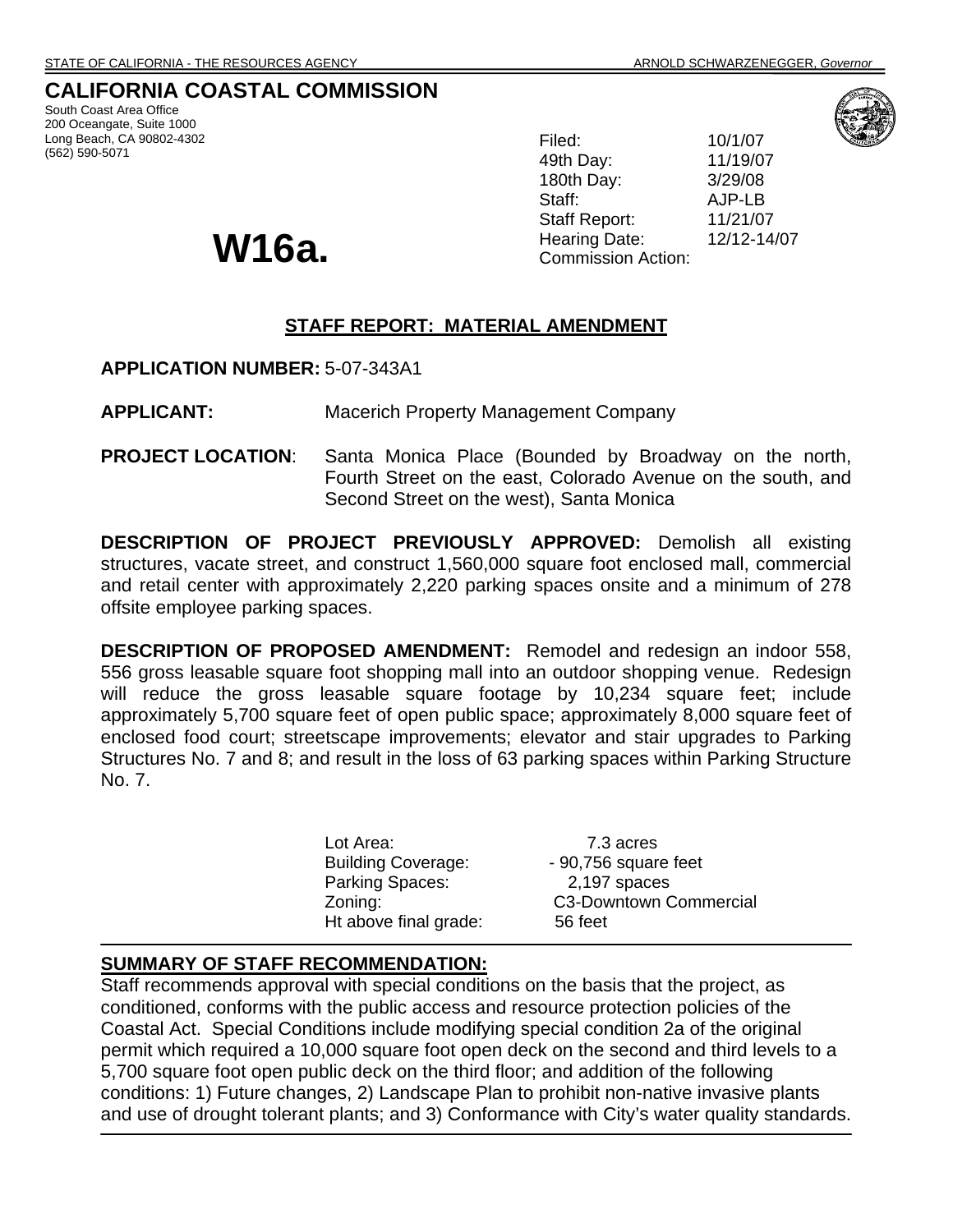**Staff Note:** The original underlying permit is A-69-76. The letter "A" preceeding the numbers denotes that the Regional Commission's decision was appealed to the State Commission. Since the time of approval of the original permit the Commission's permit numbering system has changed, therefore, subsequent amendments to permits with the older numbering system are given a new permit number followed by the letter "A".

**Procedural Note**: The Commission's regulations provide for referral of permit amendment requests to the Commission if:

1) The Executive Director determines that the proposed amendment is a material change,

2) Objection is made to the Executive Director's determination of immateriality, or,

3) the proposed amendment affects conditions required for the purpose of protecting a coastal resource or coastal access.

In this case, the Executive Director has determined that the proposed amendment is a material change to the project as originally described. If the applicant or objector so requests, the Commission shall make an independent determination as to whether the proposed amendment is material. 14 Cal. Admin. Code 13166.

# **STAFF RECOMMENDATION:**

- **I.** Staff recommends that the Commission make the following motion and adopt the following resolution:
	- *MOTION: I move that the Commission approve Coastal Development Permit #5- 07-343-A1 pursuant to the staff recommendation.*

# **STAFF RECOMMENDATION OF APPROVAL:**

Staff recommends a **YES** vote. Passage of this motion will result in approval of the permit as conditioned and adoption of the following resolution and findings. The motion passes only by affirmative vote of a majority of the Commissioners present.

# **RESOLUTION TO APPROVE THE PERMIT:**

The Commission hereby approves a coastal development permit amendment for the proposed development and adopts the findings set forth below on grounds that the development as conditioned will be in conformity with the provisions of Chapter 3 of the California Coastal Act and will not prejudice the ability of the local government having jurisdiction over the area to prepare a Local Coastal Program conforming to the provisions of Chapter 3. Approval of the permit complies with the California Environmental Quality Act because either 1) feasible mitigation measures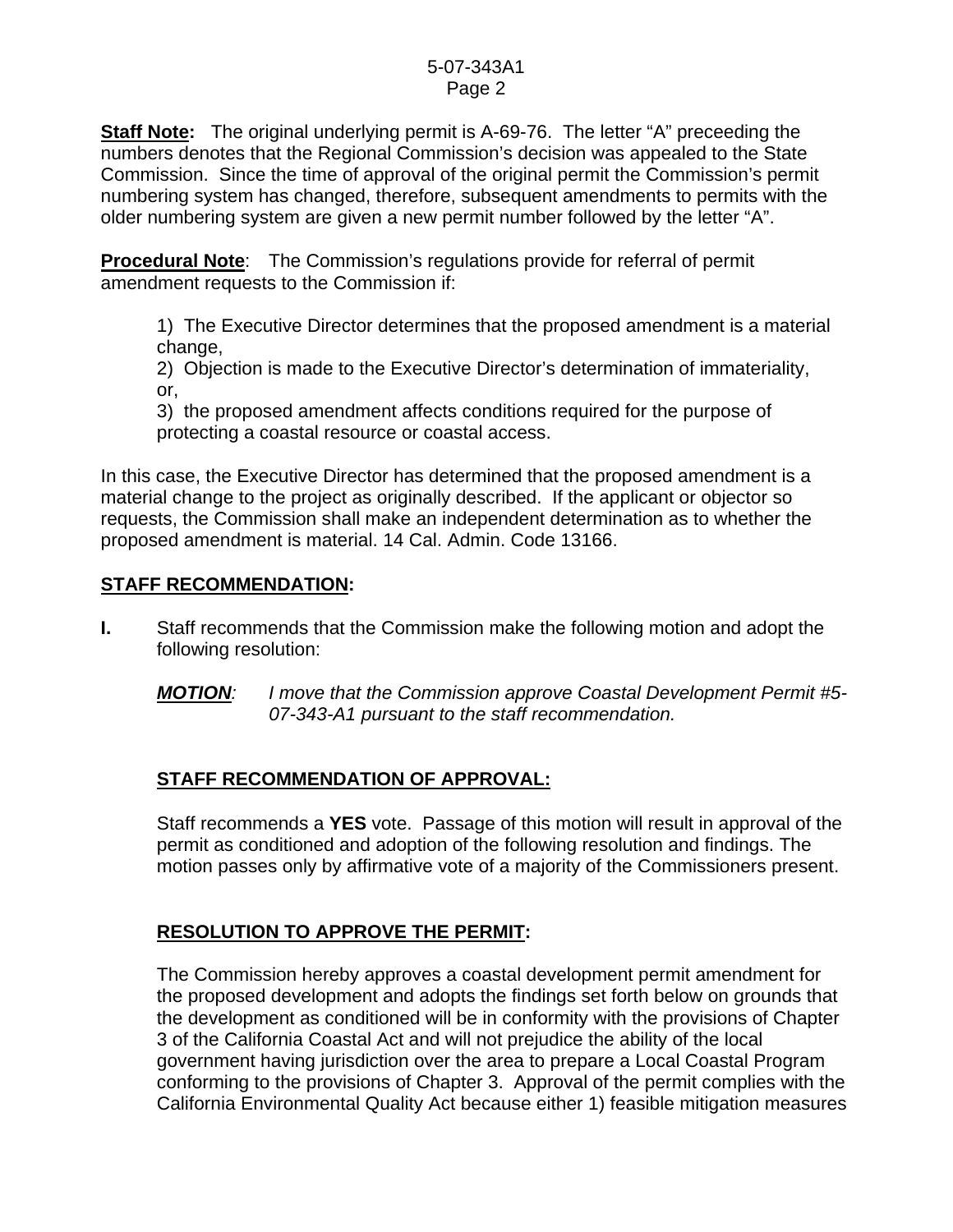and/ or alternatives have been incorporated to substantially lessen any significant adverse effects of the development on the environment, or 2) there are no further feasible mitigation measures or alternative that would substantially lessen any significant adverse impacts of the development on the environment.

- **LOCAL APPROVALS RECEIVED:** Administrative Approval (9/26/07); Redevelopment Agency Approval 07-AA-005 (9/26/07)
- **SUBSTANTIVE FILE DOCUMENTS:** Santa Monica certified Land Use Plan, certified in 1992; CDP No. 5-04-291, 5-88-062, 5-84-866, 5-81-554, 5-94-172, A-253-80, and A-69-76.

### **II. STANDARD CONDITIONS:**

- 1. Notice of Receipt and Acknowledgment. The permit is not valid and development shall not commence until a copy of the permit, signed by the permittee or authorized agent, acknowledging receipt of the permit and acceptance of the terms and conditions, is returned to the Commission office.
- 2. Expiration. If development has not commenced, the permit will expire two years from the date this permit is reported to the Commission. Development shall be pursued in a diligent manner and completed in a reasonable period of time. Application for extension of the permit must be made prior to the expiration date.
- 3. Interpretation. Any questions of intent or interpretation of any condition will be resolved by the Executive Director or the Commission.
- 4. Assignment. The permit may be assigned to any qualified person, provided assignee files with the Commission an affidavit accepting all terms and conditions of the permit.
- 5. Terms and Conditions Run with the Land. These terms and conditions shall be perpetual, and it is the intention of the Commission and the permittee to bind all future owners and possessors of the subject property to the terms and conditions.

### **III. SPECIAL CONDITIONS**

**Note:** Unless specifically altered by this amendment, all conditions (see Exhibit No. 1) imposed on the previously approved permit shall remain in effect.

**Modify Special Condition 2a of the original permit, as follows (deletions are shown as strike-through and additions are shown as underlined):**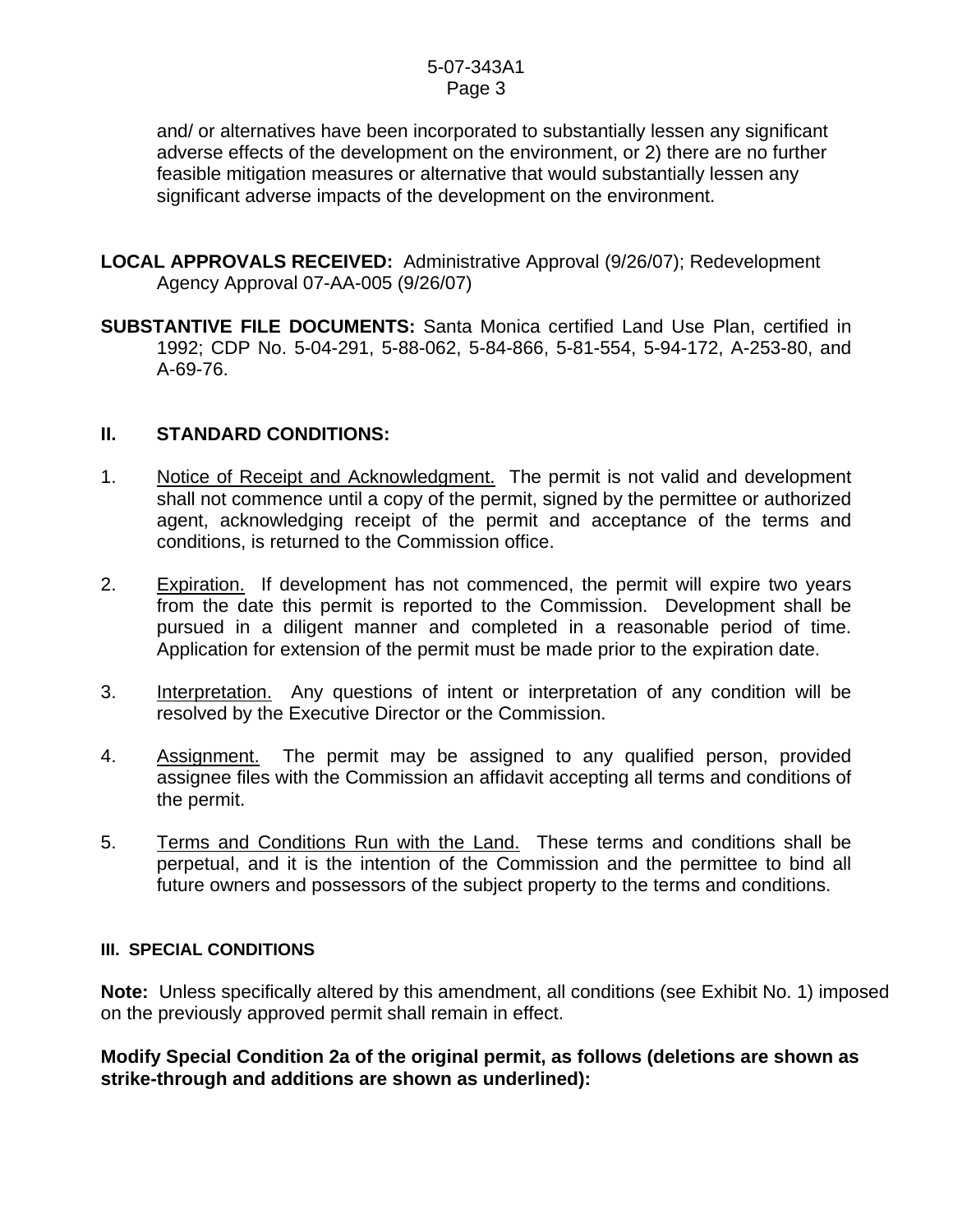a. A minimum of 10,000 5,700 sq. ft. of open public deck space with an ocean orientation on the second and third levels of the mall. All leasable areas abutting this deck shall have direct access to the open area, to the maximum extent feasible, and where consistent with State and/or City standards. At least 5,000 sq. ft. of this commercial area shall be public use facilities such as bars and restaurants.

# **Special Conditions added by Amendment:**

# **1. Future Changes**

Any future change in the design of the shopping center, including the mix of uses and open space areas, shall be reported to the Executive Director to determine if an amendment to this permit will be required.

# **2. Landscape Plan**

**A.** Prior to issuance of the coastal development permit, the applicant shall submit, for review and approval of the Executive Director, a landscaping plan. The plan shall be prepared by a licensed landscape architect. To minimize the need for irrigation and minimize encroachment of non-native plant species into adjacent areas, all landscaping shall consist of native and/or drought tolerant non-invasive plant species. No plant species listed as problematic and/or invasive by the California Native Plant Society, the California Invasive Plant Council (formerly known as the California Exotic Pest Plant Council), or as may be identified from time to time by the State of California shall be utilized on the property. No plant species listed as a 'noxious weed' by the State of California or the U.S. Federal Government shall be utilized within the property. All plants employed on the site shall be drought tolerant (low water use) plants identified by U.C. Davis and the Water Resources Board. Ornamental planting with nonindigenous and non-invasive plant species is permitted within the garden areas.

**B.** The permittee shall undertake development in accordance with the final plans approved by the Executive Director pursuant to this condition. Any proposed changes to the approved plans shall be reported to the Executive Director in order to determine if the proposed change shall require a permit amendment pursuant to the requirements of the Coastal Act and the California Code of Regulations.

# **3. Water Quality Standards**

With the acceptance of this permit the applicant agrees to comply with all applicable City of Santa Monica water quality requirements as required under the City's Municipal Code that are in effect at the time of approval of this permit.

# **IV. FINDINGS AND DECLARATIONS:**

The Commission hereby finds and declares: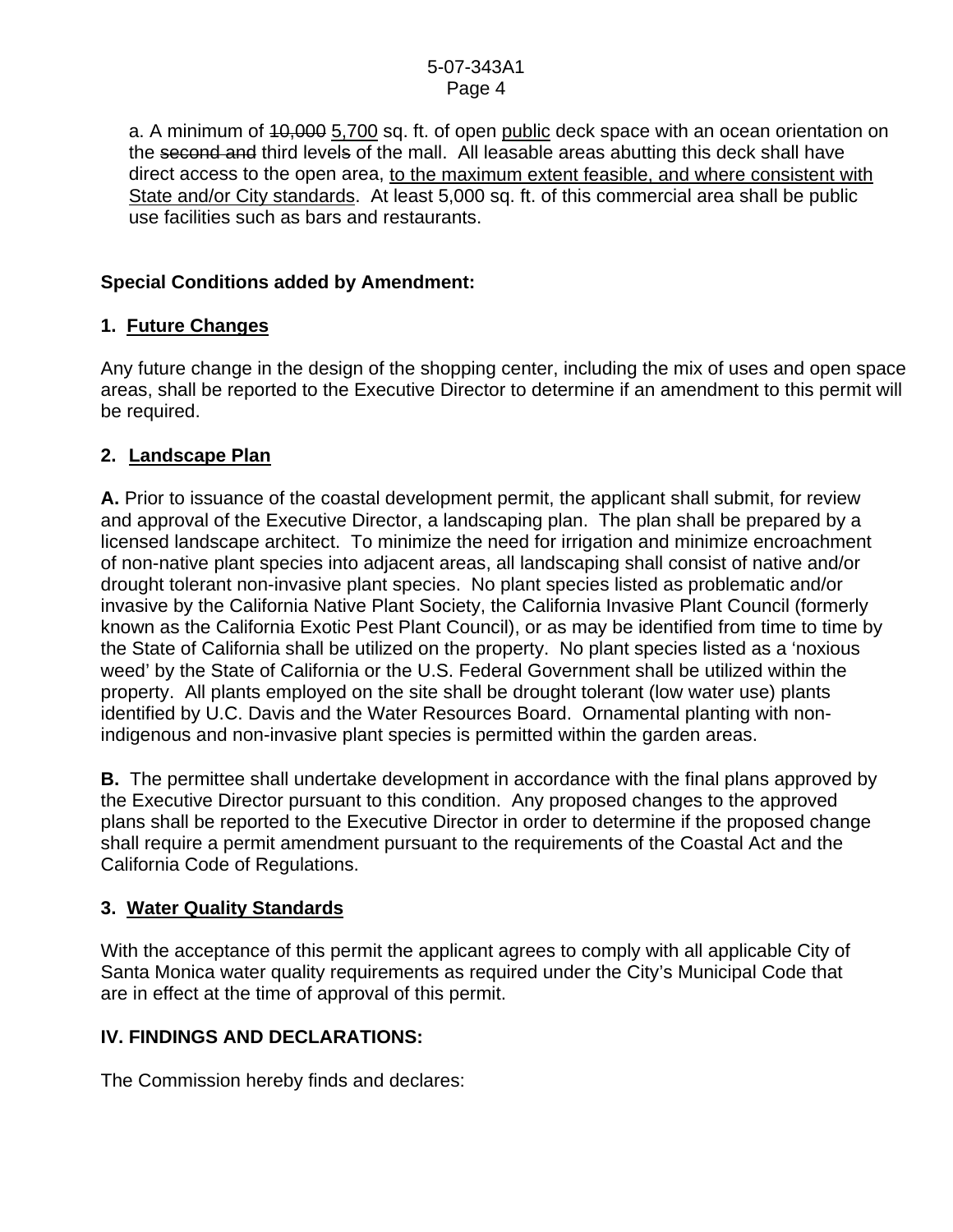# **A. Project Description and Location**

The applicant proposes to remodel and redesign an indoor 558,556 gross leasable square foot shopping mall (Santa Monica Place) into an outdoor shopping venue. The redesign will reduce the gross leasable square footage by 10,234 square feet; include approximately 5,700 square feet of open public space; approximately 8,000 square feet of enclosed food court with approximately 7,000 square feet of food court leasable space; streetscape improvements; and elevator and stair upgrades to Parking Structures No. 7 and 8. The redesign requires a portion of the adjoining Parking Structure No, 7, on levels four, five and six that overhangs the portion of the mall to be converted to a central open-air plaza to be demolished, resulting in the loss of 63 (49 net) parking spaces.

Santa Monica Place has approximately 677,000 square feet of developed space used for retail, community room, management and security offices, and circulation purposes. Of this area, 558,556 square feet is gross leasable area. In addition, two six-level parking structures (No 7 and 8) are located in the north and south portions of the site providing a total of 1,968 on-site public parking spaces for shoppers and the general public. The mall has an additional 278 off- $\overline{\phantom{a}}$  site parking spaces within the City's Downtown Parking District<sup>[1](#page-4-0)</sup>. The proposed project will retain the two anchor department store buildings and the two parking structures, and maintain the existing permitted building height of 56 feet.

The project site is bounded by Broadway on the north, Fourth Street on the east, Colorado Avenue on the south, and Second Street on the west. The surrounding area is developed with retail and commercial uses, including the Third Street Promenade which is an outdoor commercial and mixed-use area.

The project is located in the City's Downtown Commercial District. The site and surrounding area is zoned C3-Downtown Commercial, which allows general retail, office, residential, hotel, and visitor-serving uses.

### **B. Public Views**

l

The following policies of the Coastal Act and the certified LUP are applicable to the issue of public views. Section 30251 of the Coastal Act states:

*The scenic and visual qualities of coastal areas shall be considered and protected as a resource of public importance. Permitted development shall be sited and designed to protect views to and along the ocean and scenic coastal areas, to minimize the alteration of natural land forms, to be visually compatible with the character of surrounding areas, and where feasible, to restore and enhance visual quality in visually degraded areas. New development in highly scenic areas such as those designated in the California Coastline Preservation and Recreation Plan prepared by the Department of Parks and Recreation and by local government shall be subordinate to the character of its setting.* 

<span id="page-4-0"></span><sup>1</sup> The Downtown Parking District consists of six parking structures located within a four-block area, between Fourth Court, Broadway, First Court, and Wilshire Boulevard. A total of approximately 3,224 parking spaces are provided by the six structures.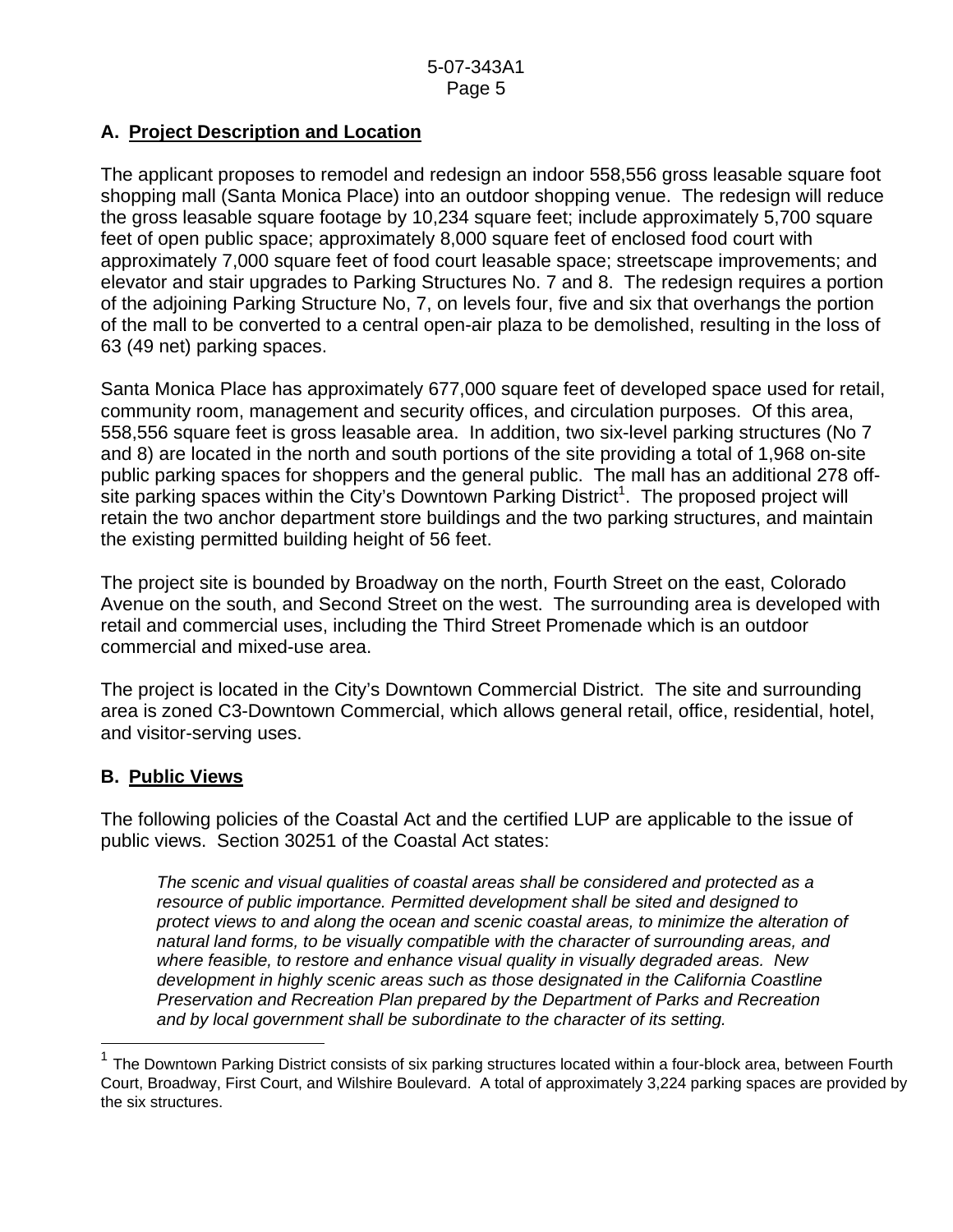In addition, the Santa Monica LUP, certified with suggest modifications, has a number of policies to ensure that the visual resources of the Santa Monica coastal zone are protected. The policies are as follows:

Policy 66 states in part that:

- *...Permitted development including public works of art shall be sited and designed to:*
- *a. protect views to and along the ocean and scenic coastal areas;*
- *b. minimize the alteration of natural landforms; and*
- *c. be visually compatible with the character of surrounding areas and restore and enhance visual quality in visually degraded areas.*

Policy 71 states:

*The City shall develop standards to assure that new development along Adelaide Drive and all other scenic corridors and designated viewing areas, as identified in the Scenic and Visual Resources Map#13, is designed and sited to be visually compatible with the character of the surrounding area, restores and enhances visual quality in visually degraded areas, and protects public views to the coast and scenic coastal areas. Public views shall mean views to the ocean from the public right of way of streets and designated public viewing areas.* 

Santa Monica Place is a three-level, enclosed downtown shopping center, which, along with the outdoor Third Street Promenade, forms the City's downtown retail core. The mall is located just west of Second Street, which is one block inland of Palisades Park and the bluffs, and two to three blocks from the beach.

Santa Monica Place provides two public open decks along Second Street on the second and third levels. The decks at Santa Monica Place were a specific requirement of the Commission in permit No. A69-76 (see Exhibit No.1). Special condition No. 2a of the original permit required 10,000 square feet of open deck space with an ocean orientation on the second and third levels of the shopping center, along with a requirement that at least 5,000 square feet of commercial area be used for public use facilities, such as restaurants. The condition was required to mitigate for the height (56') and scale of the structure, since at the time of approval, the mall was one of the largest developments approved by the Commission in the City's downtown area.

The decks were required to provide the public an opportunity to view the ocean from the mall. At the time the Commission approved the original permit in 1977, there were limited intermittent ocean views. Views were mainly between and over some of the existing buildings located west of the mall. Ocean views from the decks were limited due to development between the mall and Ocean Avenue, and tall trees planted along Second Street, Ocean Avenue and within Palisades Park. Because of the Commission's action in requiring the open decks, the mall's decks were considered a public view area in the City's Land Use Plan that was certified in 1992. However, since the construction of the mall in 1980, there have been a number of commercial buildings constructed along Second Street and Ocean Boulevard west of the mall's open decks that further diminished the ocean views from the decks (CDP No.: 5-88-062; 5-84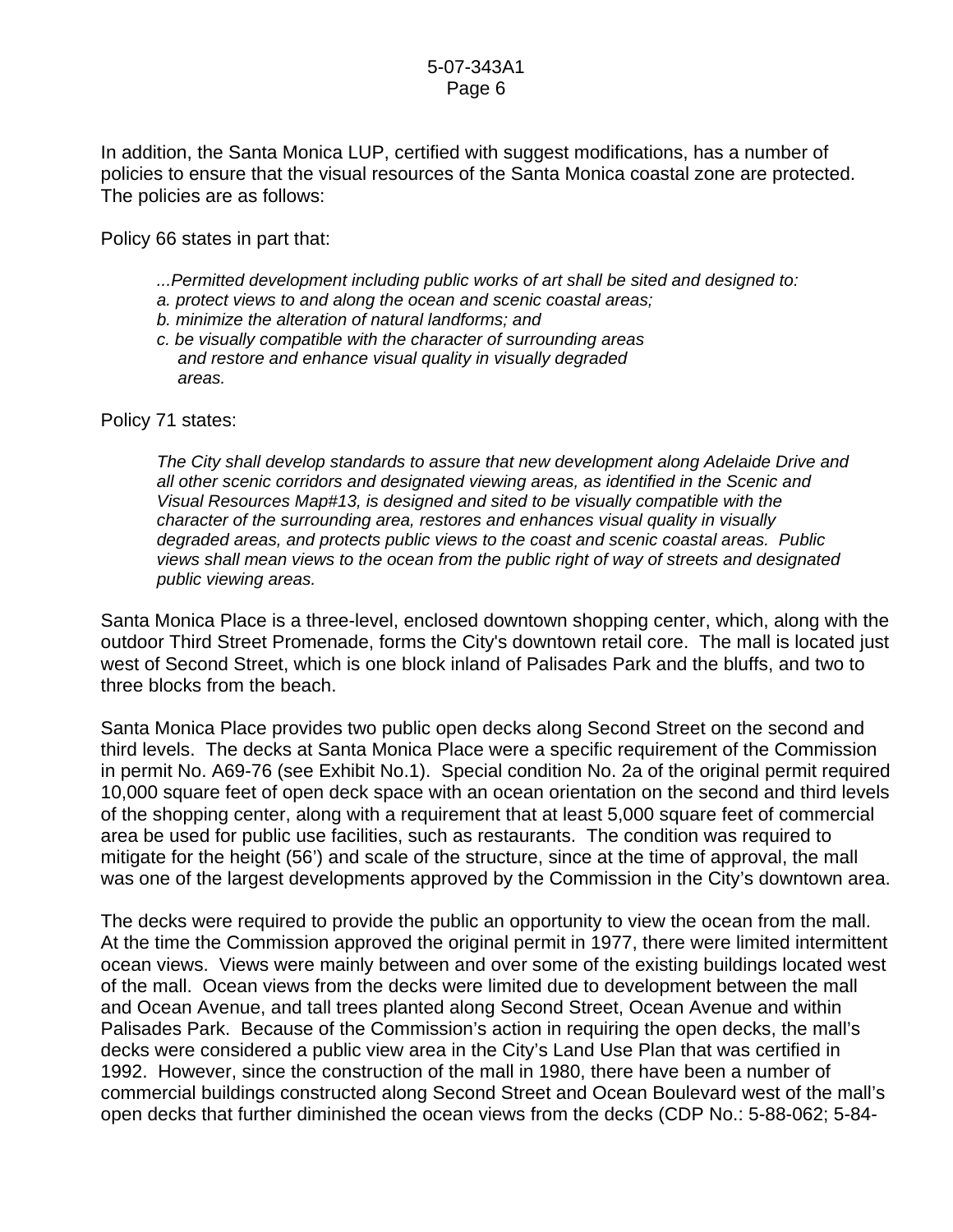866; 5-81-554; 5-94-172; and 5-04-291). Most recently, in 2004 (CDP No. 5-04-291), the Commission approved the demolition of an existing one-story restaurant (McDonald's) and surface parking lot and the construction of a 61,600 square foot, 45-foot high (with architectural elevator towers extending to 59 feet), mix-use commercial development at the northwest corner of Second Street and Colorado Boulevard. In approving CDP No. 5-04-291, the Commission found that the views offered from the second and third floor decks of the mall were not significant and the decks offered very little ocean viewing opportunities for the public due to the location of the mall, existing development, and other obstructions along Second Street and Ocean Boulevard, and lack of public use.

The proposed redesign of the mall will relocate the food court from the current location on the interior first floor to the third floor, where it will be complimented by outdoor seating, viewing areas, and other restaurant uses. The applicant will take advantage of the mall's proximity to the coast and orientation and provide approximately 5,700 square feet of open public space and 8,000 square feet of enclosed food court space with orientation toward Second Street, along with approximately 7,000 square feet of food court leasable space.

However, because of the obstructed views and past Commission permit action, maintaining a 10,000 square foot open deck, as required in the original permit (special condition no. 2a), does not provide a significant public coastal benefit in terms of ocean viewing as it may have been envisioned in 1977 when the Commission approved the original permit. Therefore, it is no longer relevant to require an open deck with an ocean orientation on both the second and third levels. However, with the redesign and location of the food court on the third level on the Second Street side, the food court will provide visitor-serving opportunities, such as public restaurants, public outdoor seating, public viewing area with ocean orientation, and the parking structures will continue to be available for general public parking, including beach parking.

Therefore, special condition no. 2a is being modified to require that the applicant maintain at least a 5,700 square foot open public deck on the third floor, as proposed by the applicant, with adjacent visitor-serving uses, such as restaurants and a public food court. To ensure that the mall will continue to provide visitor-serving opportunities, special condition no. 1 requires that any change to the project design, including mix of uses and open space areas, will require review by the Executive Director of the Commission to determine if an amendment to this permit will be required. The Commission finds that with the changing building environment of the downtown and surrounding area, and the continued provision of visitor-serving uses, the project as amended, will be consistent with the Chapter 3 policies of the Coastal Act.

## **C. Parking and Public Access**

The Commission has consistently found that a direct relationship exists between the provision of adequate parking and the availability of public access to the coast. Section 30211 of the Coastal Act states that:

*Development shall not interfere with the public's right of access to the sea where acquired through use of legislative authorization, including, but not limited to, the use of dry sand and rocky coastal beaches to the first line of terrestrial vegetation.*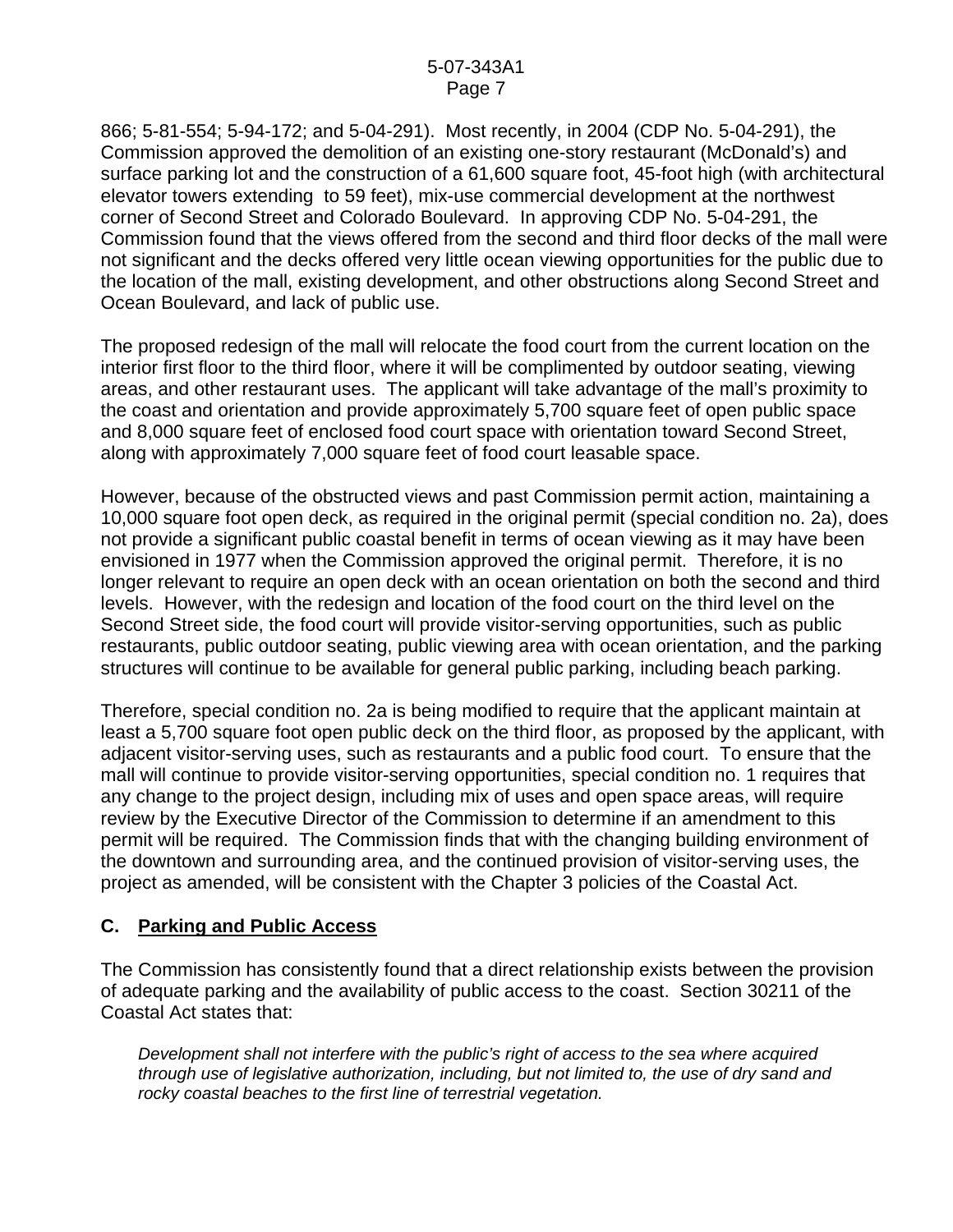Section 30252 of the Coastal Act requires that new development should maintain and enhance public access to the coast by providing adequate parking facilities. Section 30252 of the Coastal Act states in part:

*The location and amount of new development should maintain and enhance public access to the coast by. . . (4) providing adequate parking facilities or providing substitute means of serving the development with public transportation. . .* 

Therefore, in order to conform to the requirements of the Coastal Act, the proposed project must provide adequate support parking in order not to negatively impact parking for coastal access.

The existing mall has 558,556 square feet of gross leasable area with 2,246 (1,968 on-site and 278 off-site) available public parking spaces. The proposed project will reduce the gross leasable area by 10,234 square feet to 548,322 square feet and result in a net loss of 49 parking spaces due to the removal of a portion of Parking Structure No. 7 that currently overhangs the section of the mall that will be opened up and become exterior space. The proposed project will provide 1,919 on-site parking spaces and continue to provide the 278 offsite spaces for a total of 2,197 parking spaces.

As originally approved by the City and the Commission, the mall's parking supply was based on the City's Redevelopment Agency parking standard of 4 parking spaces per 1,000 square feet. Based on established parking ratio, the mall was required to provide 2,234 parking spaces. With the existing 2,246 parking spaces, there is a surplus of 12 parking spaces.

Using the same parking ratio, the proposed project with a 10,234 square foot reduction in gross leasable area, will have a parking reduction of 41 parking spaces. Based on the loss of parking (49 spaces) due to the proposed project, and reduction in demand (41 spaces), the project will result in a net loss of 8 parking spaces. Since the original project had a surplus of 12 spaces, with the net loss of 8 parking spaces, there will remain a surplus of 4 spaces. Therefore, with the reduction in square footage and in the parking supply, there will continue to be an adequate supply of parking based on the original parking ratio.

It should be noted that in the original permit, the project description indicated that the project would provide "approximately" 2,220 on-site parking spaces and 278 off-site spaces for a total of 2,498. However, staff believes, based on Commission and City records, that the 2,220 onsite parking figure was incorrect. Based on the parking plans submitted to the Commission for the original mall, there were 1,977 on-site parking spaces (or 2,255 total on-site and off-site spaces). The 1,977 on-site parking spaces indicated on the plans that were submitted to the Commission is close to what is currently provided (1,968 spaces). According to the City the deference or loss (9 spaces) is attributed to restriping due to American Disability Act requirements and circulation improvements that have taken place over the years within the two parking structures.

Although there is a difference of 9 spaces (loss) from the original plans to what is currently provided, this is not a significant difference and the plans are in substantial compliance with the Commission's original approval. Despite the minor inconsistency between what was approved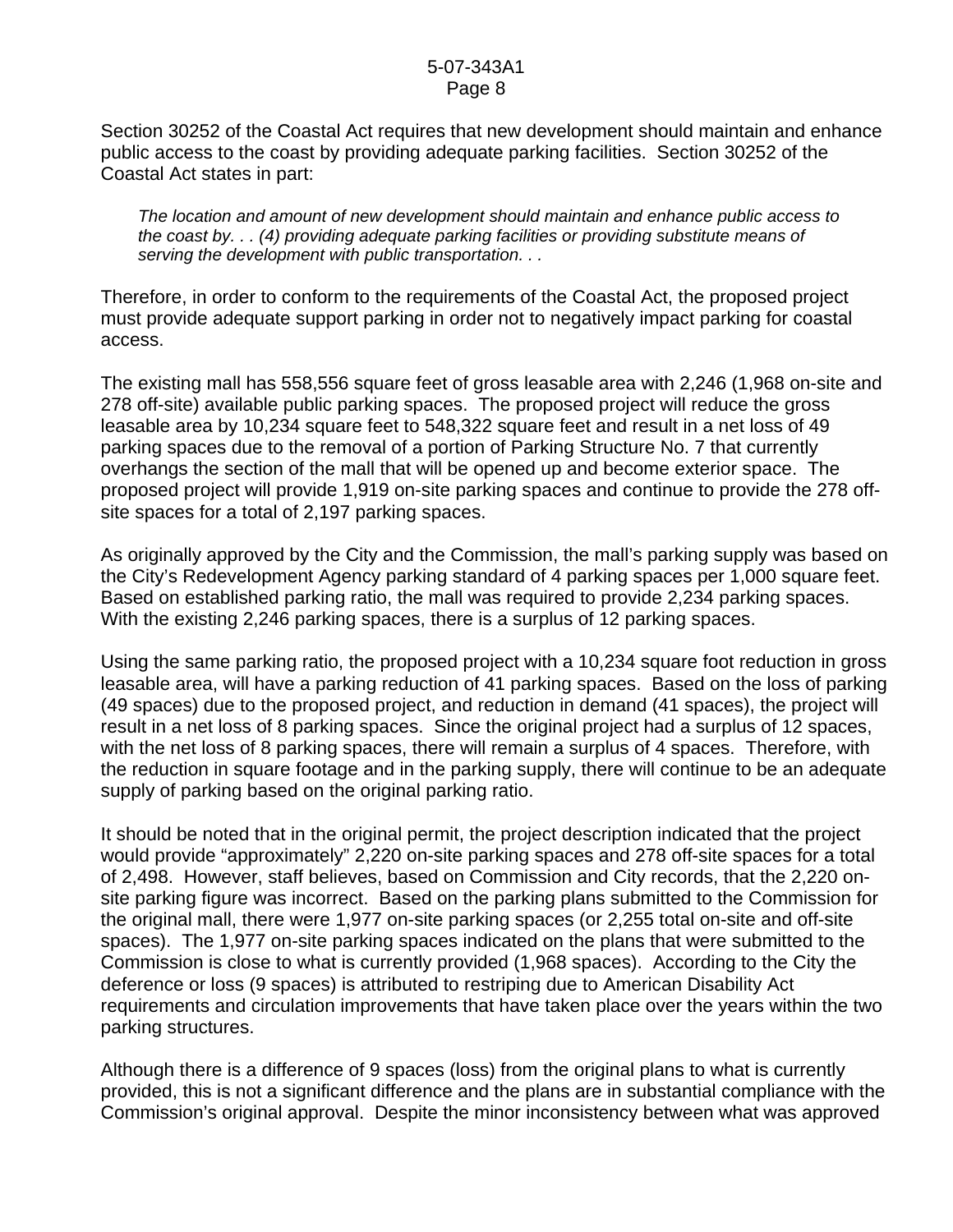in 1977 and the current number of parking spaces, with the reduction in the square footage of the mall, the mall will continue to provide parking at the parking ratio applied to the original project. Furthermore, the mall will continue to provide a mix of retail and restaurant uses. The existing mall consists of approximately 78% retail and 5% restaurant/ food court area based on the total square footage. The proposed project will result in an increase in both retail and restaurant/ food court area mainly through the reduction of internal circulation area. Retail space will increase to 85% of the total square footage and restaurant/ food court uses will increase to 9%. Although there is a proposed increase in the two uses, the increase is balanced between the two uses, with retail stores continuing to be the dominate use as originally approved. Therefore, based on the proposed parking supply, reduction in overall square footage, and continued mix of uses, there will not be a significant impact to the parking supply due to the proposed project.

During construction there will be temporary parking impacts with the closing of portions of the two parking lots and from construction worker parking. However, during construction a portion of the leasable space will also be closed which will reduce the parking demand generated by the mall, and limited parking will continue to be provided during construction. To mitigate the temporary parking impacts to the downtown area during construction, construction worker parking will not be allowed by the City to reduce available public parking spaces in the parking structures and will require off-site parking for construction workers. In addition, impacted employee parking will be temporarily relocated off-site, and parking structures may be temporarily restriped to maximize parking on each open level.

The parking within the mall's two parking structures will continue to be partially open to the public during construction, and as construction progresses additional parking will be made available within the structures. Parking within the mall's two parking structures is and will continue to be opened to the general parking during and after construction.

The Commission, therefore, finds that as proposed the project will not adversely impact coastal access and will be consistent with Section 30211 and 30252 of the Coastal Act and with the applicable policies of the City's certified LUP.

### **D. New Development**

Section 30250 of the Coastal Act states in part:

*(a) New residential, commercial, or industrial development, except as otherwise provided in this division, shall be located within, contiguous with, or in close proximity to, existing developed areas able to accommodate it or, where such areas are not able to accommodate it, in other areas with adequate public services and where it will not have significant adverse effects, either individually or cumulatively, on coastal resources....* 

Section 30231 of the Coastal Act states:

*The biological productivity and the quality of coastal waters, streams, wetlands, estuaries, and lakes appropriate to maintain optimum populations of marine organisms and for the protection of human health shall be maintained and, where feasible, restored through, among*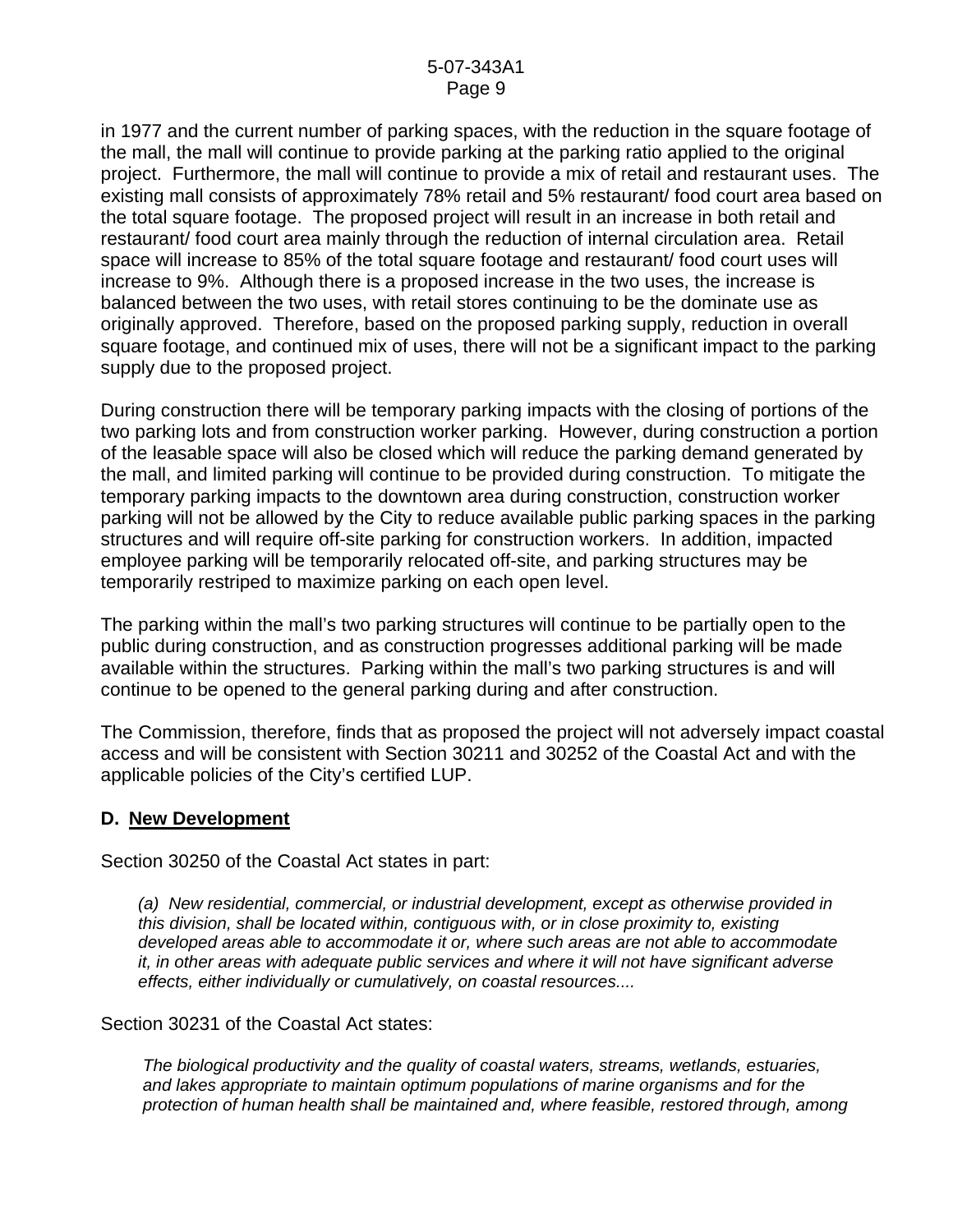*other means, minimizing adverse effects of waste water discharges- and entrainment, controlling runoff, preventing depletion of ground water supplies and substantial interference with surface water flow, encouraging waste water reclamation, maintaining natural vegetation buffer areas that protect riparian habitats, and minimizing alteration of natural streams.* 

Section 30240 of the Coastal Act states:

- *(a) Environmentally sensitive habitat areas shall be protected against any significant disruption of habitat values, and only uses dependent on those resources shall be allowed within those areas.*
- *(b) Development in areas adjacent to environmentally sensitive habitat areas and parks and recreation areas shall be sited and designed to prevent impacts which would significantly degrade those areas, and shall be compatible with the continuance of those habitat and recreation areas.*

The proposed project is a remodel and redesign of an existing retail mall located in the downtown commercial area of Santa Monica and is one block east of Palisades Park and bluffs, and two to three blocks from the beach. The Commission in prior actions on Coastal permits has indicated that downtown Santa Monica is a location in which new commercial development should be concentrated. Furthermore, policy #70 of the City's certified Land Use Plan states that:

*Allowable uses shall include retail, pedestrian oriented, visitor-serving commercial, public parking uses and other complementary uses (such as hotels, offices, cultural facilities, restaurants, social services, and housing).* 

Surrounding uses include low and high rise office and mixed use buildings, surface parking lots, parking structures, restaurants and other commercial establishments. The proposed mixed use development will continue the commercial use of the mall and will be consistent with existing uses in the downtown area and with the character or the area.

Although the proposed project is a remodel of an existing development and has limited planting areas, the project will include landscaping within the open space areas and along the surrounding streets. In past permit action the Commission has found that landscaping with invasive plants can potentially impact surrounding natural areas, such as bluffs and beach areas. Therefore the Commission has consistently required that landscaping plans prohibit the use of invasive plants, and incorporate drought tolerant plants to minimize water use. The applicant has previously discussed this requirement with Commission staff prior to submittal of the application and has submitted a planting list consistent with the Commission's requirements. To ensure that the project will comply with the non-invasive landscaping requirements a special condition is required. The Commission therefore, finds that the project as conditioned will be consistent with applicable policies of the certified LUP and with Section 30250 of the Coastal Act.

# **E. Control of Polluted Runoff**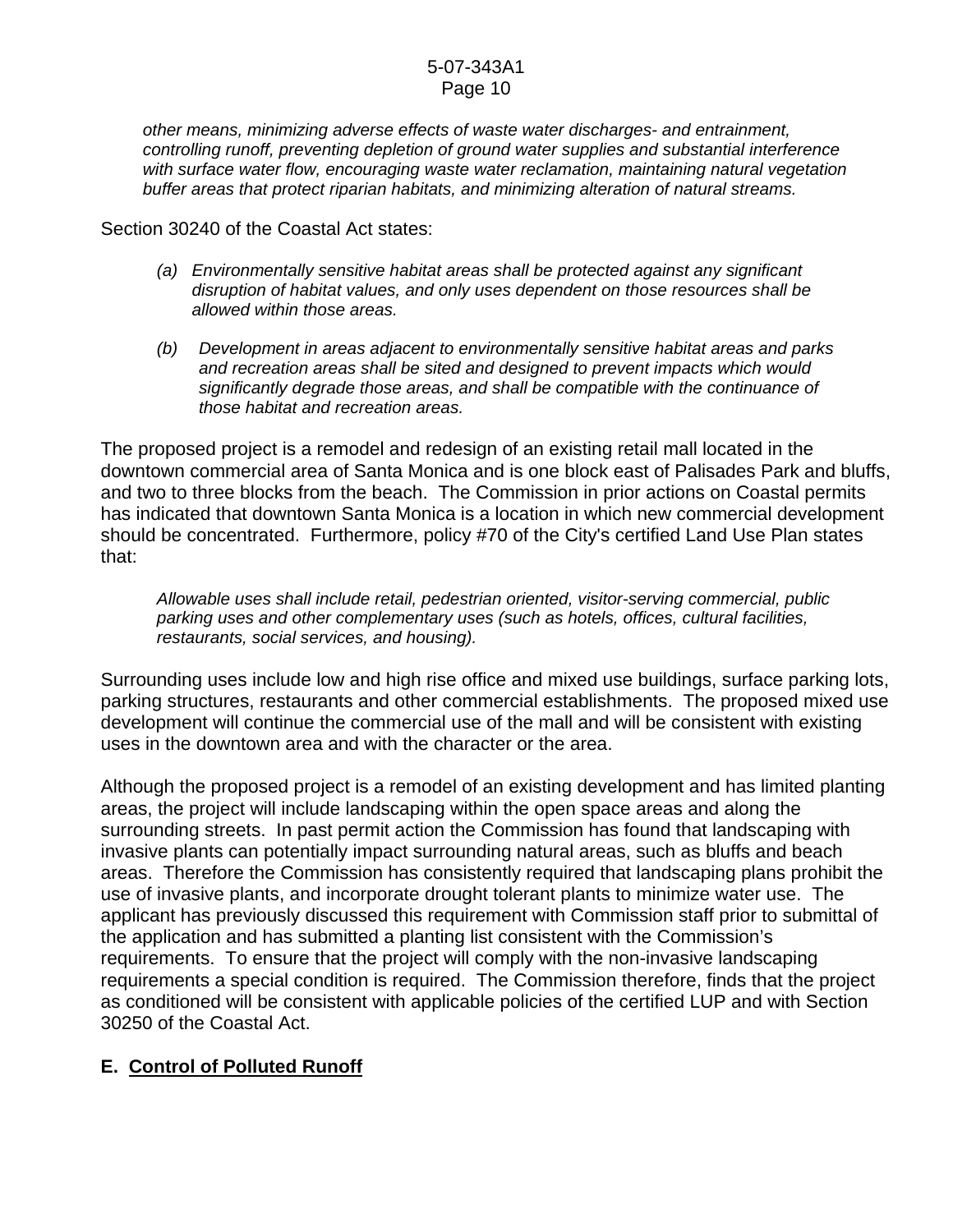#### Section 30230 states:

*Marine resources shall be maintained, enhanced, and where feasible, restored. Special protection shall be given to areas and species of special biological or economic significance. Uses of the marine environment shall be carried out in a manner that will sustain the biological productivity of coastal waters and that will maintain healthy populations of all species of marine organisms adequate for long-term commercial, recreational, scientific, and educational purposes.* 

#### Section 30231 states:

*The biological productivity and the quality of coastal waters, streams, wetlands, estuaries, and lakes appropriate to maintain optimum populations of marine organisms and for the protection of human health shall be maintained and, where feasible, restored through, among other means, minimizing adverse effects of waste water discharges and entrainment, controlling runoff, preventing depletion of ground water supplies and substantial interference*  with surface water flow, encouraging waste water reclamation, maintaining natural *vegetation buffer areas that protect riparian habitats, and minimizing alteration of natural streams.* 

The proposed project poses a potential source of pollution due to contaminated runoff from the proposed hardscape and construction activity. The City, to mitigate potential impacts, has adopted an Urban Runoff Ordinance. The ordinance requires projects to incorporate best management practices with extensive recommendations and measures to reduce or prevent contaminants from running off the site. The City requires all new development to achieve twenty- percent reduction of the projected runoff for the site and the use of oil and water separators or clarifiers to remove petroleum-based contaminants and other pollutants. Furthermore, the City has a new state-of-the-art stormwater treatment facility that treats all dry weather storm runoff. Runoff from all new development is directed to existing stormdrains, which direct stormwater to the treatment facility.

Coastal Commission water quality staff has previously reviewed the City of Santa Monica's water quality standards for similar projects and have determined that the City's standards are consistent with standards imposed by the Commission. The proposed project will not increase the amount of hardscape within the existing developed area but may pose runoff concerns during construction. However, the City will require the project to comply with all the City's water quality standards during construction and for the operation of the development. To ensure that the project complies with the City's water quality requirements, a special condition is necessary that requires the applicant to agree to comply with the water quality requirements of the City. The Commission, therefore, finds that, as conditioned, the development will be consistent with Section 30230 and 30231 of the Coastal Act.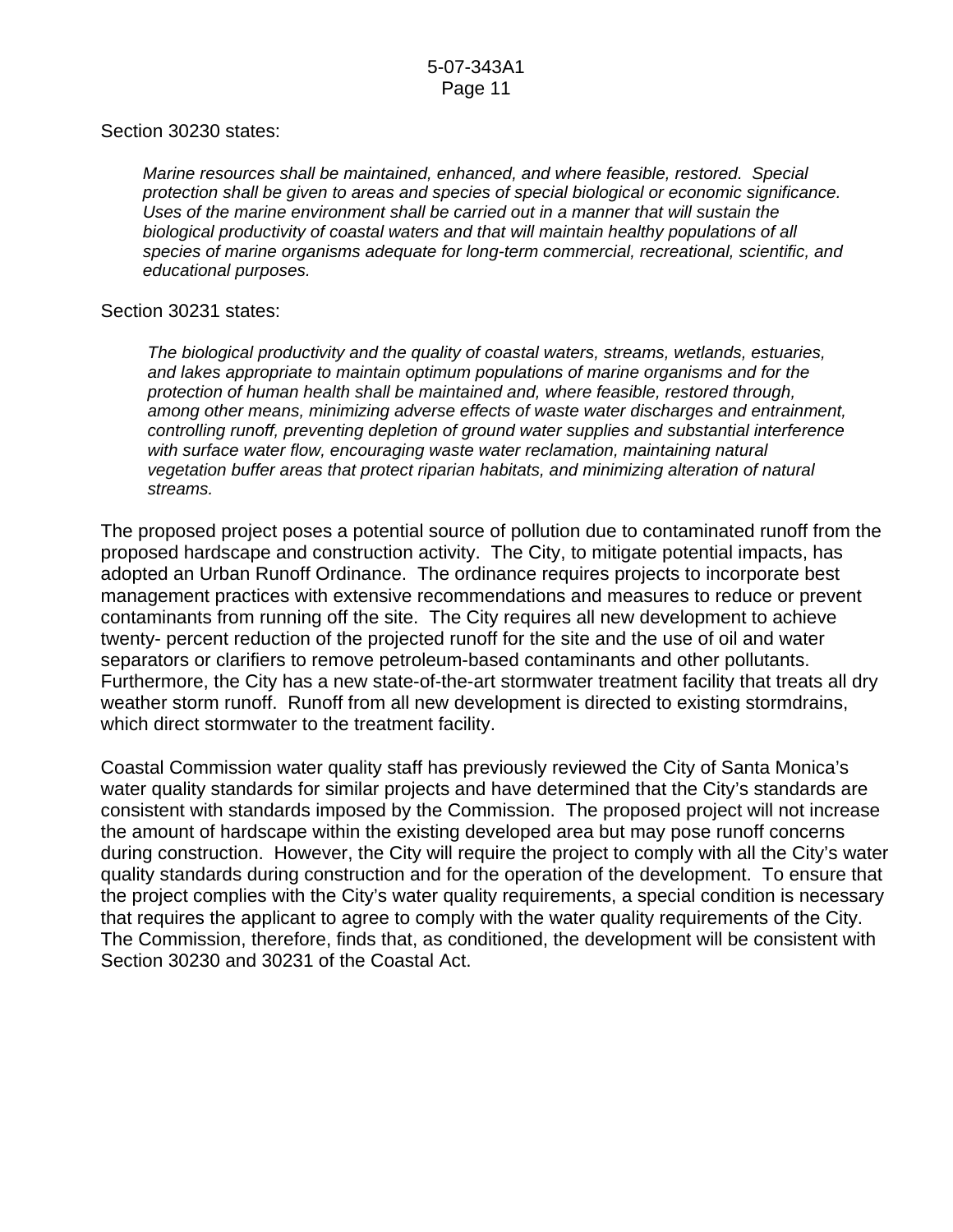# **F. Local Coastal Program**

*(a) Prior to certification of the Local Coastal Program, a Coastal Development Permit shall be issued if the issuing agency, or the Commission on appeal, finds that the proposed development is in conformity with the provisions of Chapter 3 (commencing with Section 30200) of this division and that the permitted development will not prejudice the ability of the local government to prepare a Local Coastal Program that is in conformity with the provisions of Chapter 3.* 

In August 1992, the Commission certified, with suggested modifications, the land use plan portion of the City of Santa Monica's Local Coastal Program, excluding the area west of Ocean Avenue and Neilson Way (Beach Overlay District), the Santa Monica Pier and the Civic Center. On September 15, 1992, the City of Santa Monica accepted the LUP with suggested modifications.

As conditioned, the project will not adversely impact coastal resources and beach access. The Commission, therefore, finds that the proposed amendment will be consistent with the Chapter 3 policies of the Coastal Act and will not prejudice the ability of the City to prepare a Local Coastal Program consistent with the policies of Chapter 3 of the Coastal Act as required by Section 30604(a).

# **G. CEQA**

Section 13096 of the Commission's regulations requires Commission approval of Coastal Development Permit applications to be supported by a finding showing the application, as conditioned by any conditions of approval, to be consistent with any applicable requirements of the California Environmental Quality Act (CEQA). Section 21080.5(d)(2)(i) of CEQA prohibits a proposed development from being approved if there are feasible alternatives or feasible mitigation measures available, which would substantially lessen any significant adverse impact, which the activity may have on the environment.

The proposed project, as conditioned, is consistent with the applicable polices of the Coastal Act. There are no feasible alternatives or mitigation measures available, which would substantially lessen any significant adverse impact, which the activity may have on the environment. Therefore, the proposed project is found consistent with CEQA and the policies of the Coastal Act.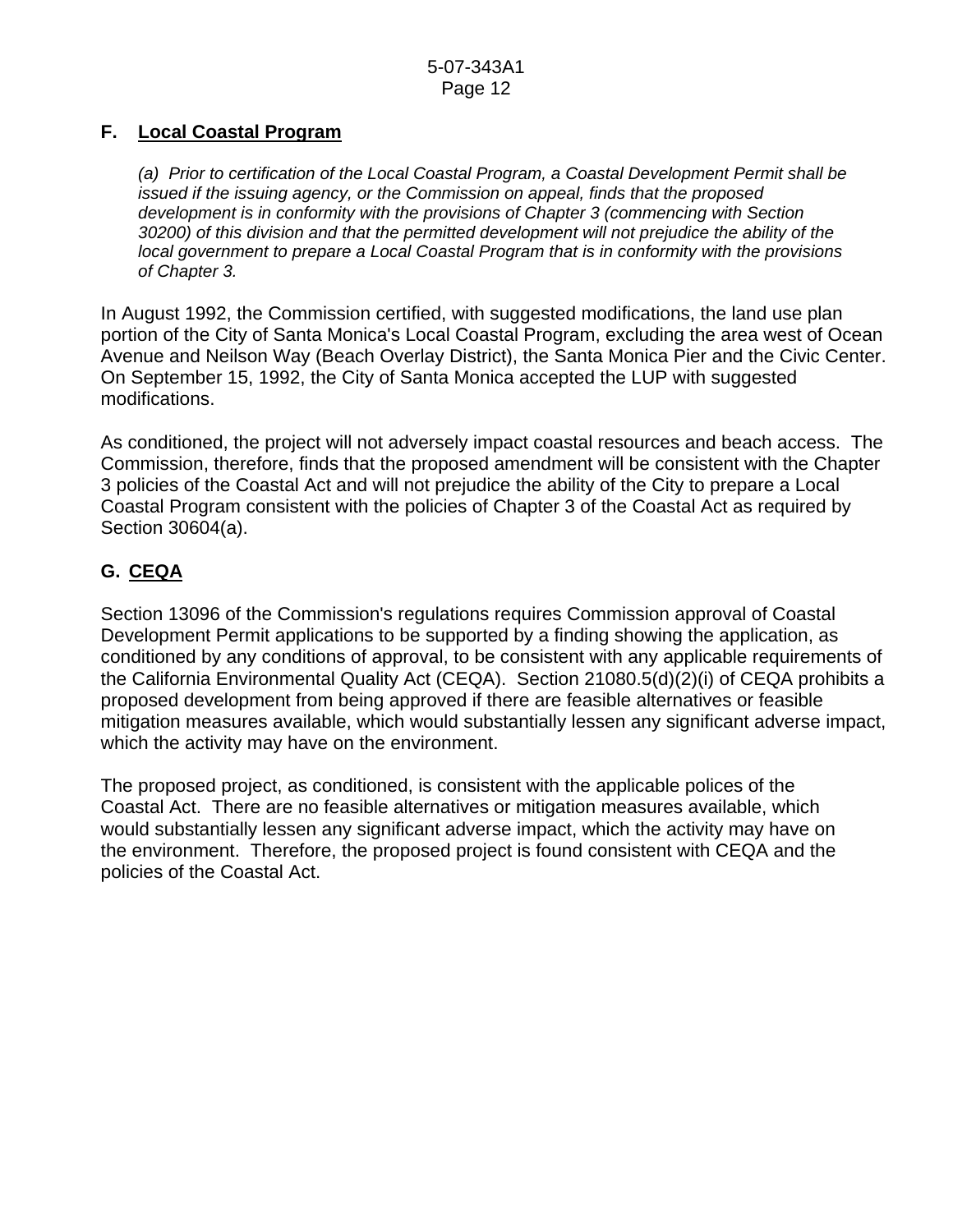

LIFORN., COASTAL ZONE CONSERVATION COINVILSSION 1540 Market Street, San Francisco 94102 - (415) 557-1001

STAFF RECOMMENDATION

Appeal No. 69-76 (Santa Monica Downtown Redevelopment) 60th Day: Waived

Permit approved with conditions by South Coast Regional Commission

**PERMIT** APPLICANT:

DECISION OF **REGIONAL** 

COMMISSION:

Santa Monica Redevelopment Agency

David Shulman, et al. APPELLANTS:

DEVELOPMENT **LOCATION:** 

Two square blocks bounded by Broadway, 4th, Colorado and 2nd Streets, Santa Monica, Los Angeles County (Exhibit 1)

DEVELOPMENT DESCRIPTION:

Demolish all existing structures, vacate street, and construct 1,560,000 sq. ft. enclosed mall, commercial and retail center with approximately 2,220 parking spaces onsite and a minimum of 278 offsite employee parking spaces (Exhibit 6)

Held May 19, 1976 in Burlingame PUBLIC HEARING:

STAFF RECOMMENDATION: The staff recommends that the Commission adopt the following resolution:

#### I. Approval

The Commission hereby approves a permit for the proposed development, subject to the conditions in Section II below, on the grounds that, as conditioned, the development will not have any substantial adverse environmental or ecological effects and will be consistent with the findings, declarations and objectives of the California Coastal Zone Conservation Act of 1972.

#### II. Conditions

The permit is subject to the following conditions:

A. Prior to the commencement of any development, as defined by the Coastal Act, the applicant shall submit the following to the Executive Director of the Coastal Commission for his review and approval to assure conformance with the intent of these conditions:

1. A written enforceable agreement binding the project developer to implement the following conditions in addition to the applicant's return of a signed copy of the permit, agreeing to the permit conditions.

2. Revised working drawings of the proposed project incorporating the following features: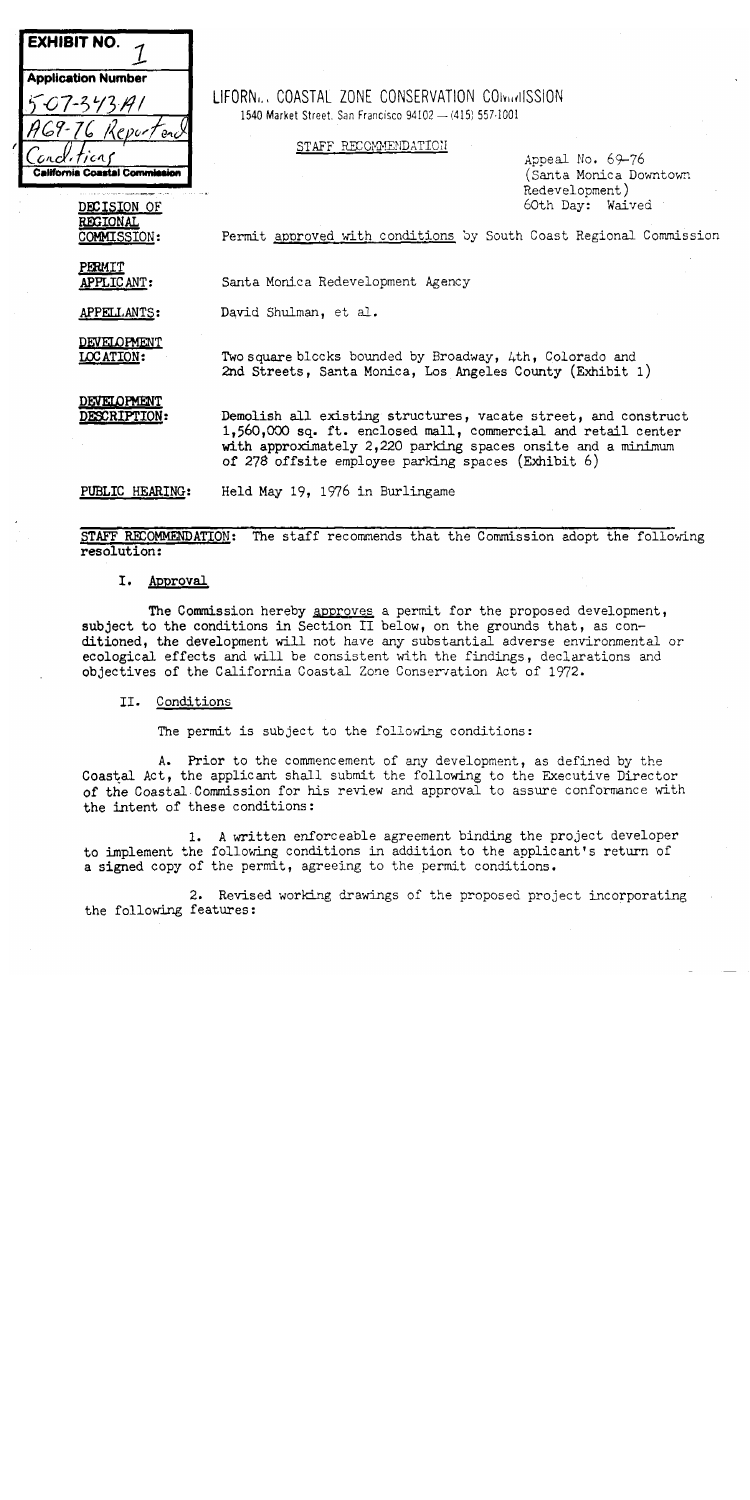a. A minimum of 10,000 sq. ft. of open deck space with an ocean orientation on the second and third levels of the mall. All leasable areas abutting this deck shall have direct access to the open area. At least 5,000 sq. ft. of this commercial area shall be public use facilities such as bars and restaurants.

b. Bus access channelization and at least 2 on-site bus shelters approved by the City of Santa Monica.

c. Exclusive secure bicycle parking area on the street level of the on-site parking structures for at least 100 bicycles.

d. Substantial conformance to the preliminary plans submitted to the State Commission.

3. A car pool and transit incentive program and management system approved by the City of Santa Monica incorporating the following:

a. At least 140 of the off-site employee parking stalls shall be reserved for exclusive car pool use. Appropriate measures to assure that car pools contain at least three employees and are given clear preference for parking, and that the system is enforceable shall be included.

b. A public transit fare validation system shall be implemented by the developer. The system shall be in effect for at least a 30-year period and is limited to a cost to the developer of \$25,000 per year (in 1976 dollars adjusted every 3 years to reflect consumer price index inflation figures as prepared by the U.S. Dept. of Commerce). All employees' public transit costs are to be reimbursed<br>and a method of validating patron's transit fares is to be implemented up to the above financial limits.

4. Assurance that residents to be dislocated by the project will be offered a choice of housing in Santa Monica at rents comparable to present residences, and that if such cannot be provided, the City shall subsidize such rent for the first relocation residence of the displaced persons. Such replacement housing shall be in addition to the units of the Section 236 housing in Ocean Park Redevelopment Project and the Section 8 leased housing units recently approved by HUD.

5. The construction and operation of the project shall be in accordance with the implementation of the above conditions as approved by the Executive Director.

B. Prior to occupancy of the project, evidence of the following shall be submitted to the Executive Director:

 $\sqrt{2}$ 

1. The completion of construction of the Section 236 housing in the Ocean Park Redevelopment Area providing 100 units of subsidized housing.

2. The completion of a new off-ramp from the westbound Santa Monica Freeway to 4th and 5th Streets. If the Commission does not approve a permit for the off-ramp, the applicant may apply to the State Commission for an amendment to this permit.

III. Findings and Declarations. The Commission finds and declares as follows:

1. Summary. This appeal involves an attempt to revitalize a downtown area; a goal that is clearly consistent with the intent of the Coastal Act to concentrate development in existing urban areas. Attainment of this goal however, cannot take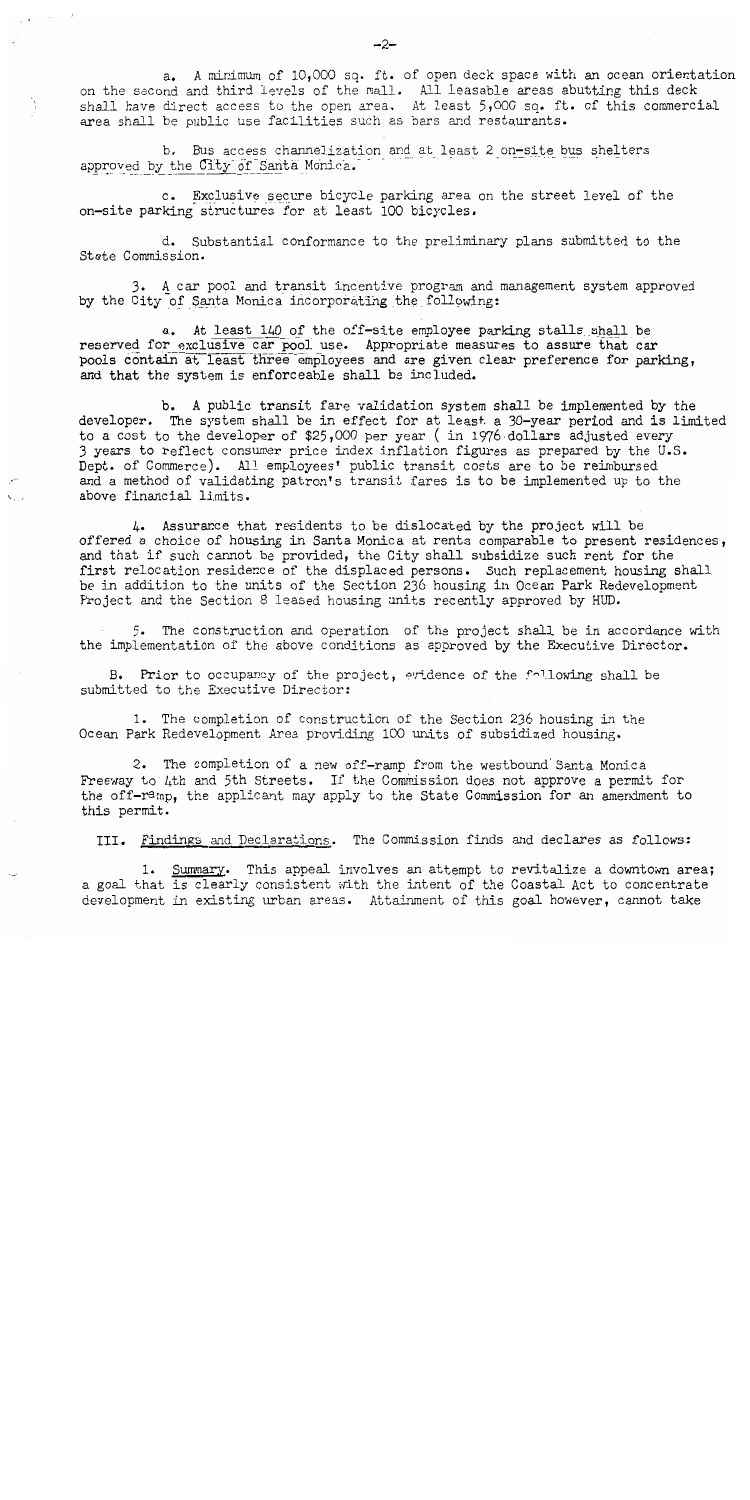place at the expense of the other requirements of the Coastal Act. Because the project site in the downtown area of Santa Monica is so close to the ocean, other issues assume equal importance; a design that takes advantage of its proximity to the ocean and does not overwhelm the surrounding area, traffic conflicts with access to the coast, and impacts on low income residents of the downtown area. The conditions incorporated herein have evolved after extensive discussions between the staff and the City and the project developer in an attempt to resolve these issues.

The project height has been reduced to about 85 ft. so that this 2 square block project will not overwhelm the surrounding buildings and mall. Portions of the second and third floors have been reoriented toward the ocean and committed to public uses that will take advantage of the coastal location. The conflicts with coastal access that will be caused by the traffic generated by this project will be mitigated by the incorporation of bus and car pooling systems for employees and bus transit facilities for patrons. One of the most important conditions requires the scheduling of the already planned freeway off-ramp to coincide with the use of the project. The adverse impact on housing for low and moderate income residents of the area has been mitigated by relocation requirements as well as the scheduling of already planned subsidized housing units to coincide with use of the project. With these conditions the project can provide for all of the concerns expressed in the Coastal Act; revitalizing the downtown, providing a proper design, reducing conflicts with coastal access for beachgoers and reducing impacts to low and moderate cost housing in the area.

2. Design Considerations. The project as presented to this Commission was designed as a 112-ft. high enclosed mall shopping center. The appellants maintain that the project is of such a scale as to be out of character for Santa Monica and fails to orient itself to the coastal location. Reflecting these concerns and the Commission's discussion at the hearing, the applicant has submitted preliminary drawings redesigning significant portions of the project. While maintaining the enclosed mall concept, the project now provides a two-level open deck area with access provided from restaurants, bars and other public use areas. This modification will significantly orient the project to the coast by taking advantage of the ocean views. The project height has also been reduced from 112 ft. to 85 ft. above average finished grade at the first floor level with only minor architectural embellishments and skylights rising above that height (Exhibit 6). Under the conditions, the applicant will also redesign the street level to provide adequate transit facilities for buses and an adequate bicycle parking area. All these features are to be reviewed and approved by the Executive Director to assure compliance with the Commission's intent.

As originally proposed, the 2 square block project would have been out of scale with the adjacent downtown buildings and mall and would not have taken advantage of its coastal location. With the reduction in height and the redesign of the building to orient portions of the second and third levels toward the ocean, however, the Commission is able to make the findings required by the Coastal Act that the project is in keeping with the character of downtown Santa Monica and is consistent with the maintenance, restoration and enhancement of the overall quality of the coastal zone environment.

3. Urban Redevelopment and Coastal Resources. The process of public agency involvement with private developers in revitalizing urban areas is a long established but controversial endeavor. The commitment of the City of Santa Monica to this project makes it clear that they are convinced that the center will be an economic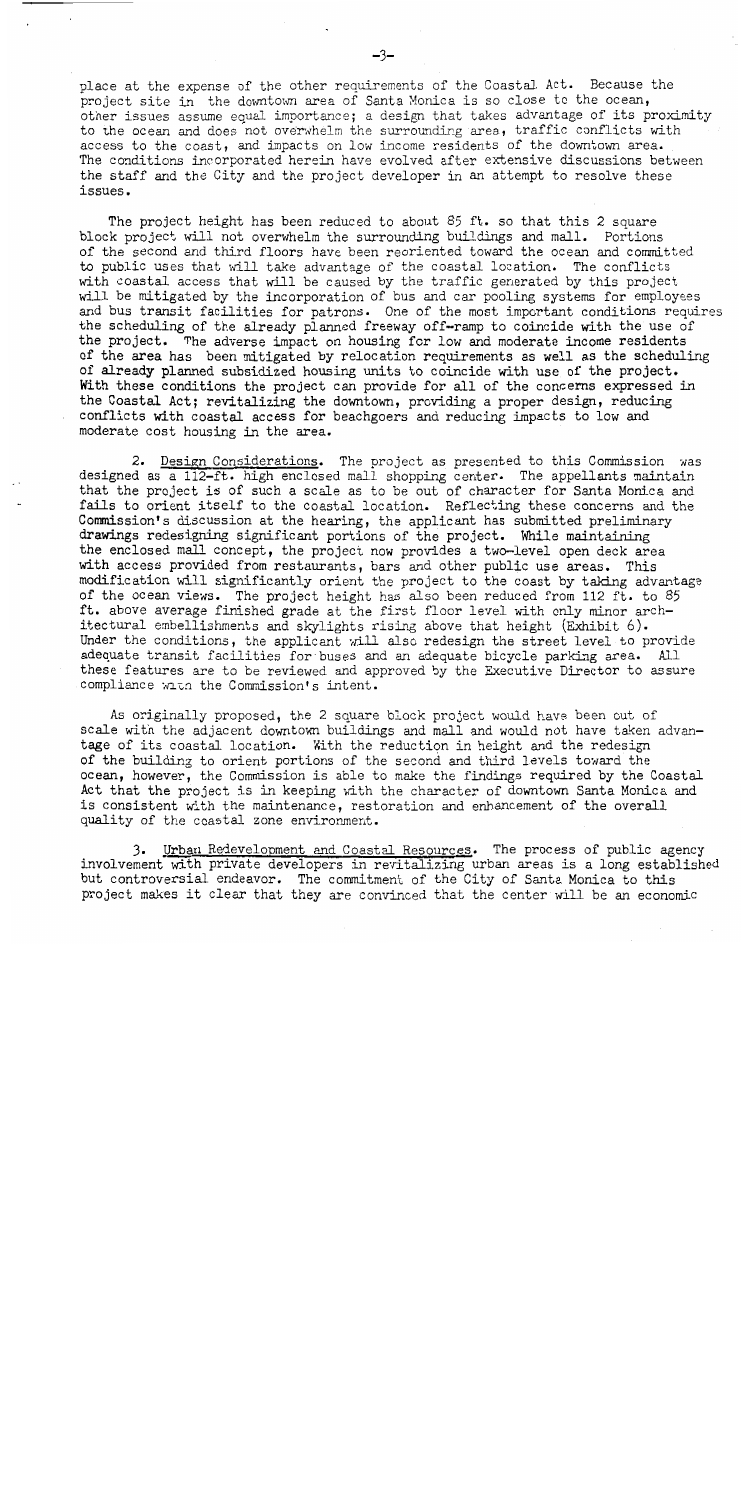success and will serve as an anchor to the existing mall by encouraging further improvements in the immediate vicinity. The appellants question the appropriateness of this process and question the social and economic impacts of the project. This Commission's review of the project does not endorse an abstract process nor guarantee its result but must analyze the project's impacts on coastal zone resources. The redirection of investment from rural fringe areas to underutilized urban areas is consistent with the intent of the Coastal Act. However, the proposal's direct and indirect impacts must be considered in specific terms.

Under existing State regulations the City must provide relocation assistance to residents and businesses to be forced off the project site. The City has agreed to accept a Regional Commission condition to reinforce this commitment and to provide new housing opportunities in addition to already programmed low and moderate income housing if necessary.

However, the appellants contend that the impact of this project on housing opportunities in the coastal zone will extend into the low income neighborhood beyond the project boundaries. This is supported by the project EIR's statement that "residential rents in the census tract may as an indirect, secondary impact increase somewhat because of this project". This impact can be mitigated to some degree as part of this permit because the applicant, the Redevelopment Agency, is authorized by this Commission to construct 100 units of senior citizen subsidized housing (Appeals 1-73 and 117-75). The City is committed to implement this program but should guarantee that it will be available to house the elderly citizens who may be forced from residential hotels on the periphery of this project. With these coastal housing resources protected, the project will be consistent with the Coastal Act's requirement that development be balanced and orderly as well as avoiding irreversible and irretrievable commitments of coastal zone resources.

4. Transportation Issues and Coastal Access. This project is intended to be a regional shopping center drawing from a trade area bounded by Malibu and the Santa Monica Mountains on the northwest, Los Angeles Airport on the south, and well into the metropolitan area on the east. Ninety-five percent of the trips by patrons are projected to be by private auto. Eighty percent of the over 1000 employees are expected to commute by car. The applicant's data estimate that this project will add 12,500 vehicle trips to the regional street system. Their analysis claims that only one beach route will become severely congested. This corridor, Lincoln Blvd., may pose conflicts between beach users and shoppers at the intersection of the Santa Monica Freeway and Lincoln. Coastal access concerns have been important factors in the Commission's permit decisions in Marina del Rey, at the other end of this same transportation corridor.

All of the traffic studies submitted by the applicant point to the construction of a freeway off-ramp from the Santa Monica Freeway at Lincoln as a mitigation measure which will assure adequate traffic flows for project patrons and beach users (Exhibit 3). The studies contend that 32% of the center's shoppers will use this corridor (Exhibit 4). The applicant is committed to construct this project in coordination with State and Federal Agencies. The City maintains that the construction is programmed to coincide with the opening of the shopping center. Because the City is responsible for both the proposed project now before this Commission and the future mitigation measure, it is reasonable to require that the City do everything in its power to guarantee that the off-ramp in fact be operative prior to the occupancy of the Mall. The Coastal Act requires such assurances in its mandate providing that: "All permits shall be subject to reasonable terms and conditions in order to ensure...access to publicly owned or used beaches... is increased to the maximum extent possible..."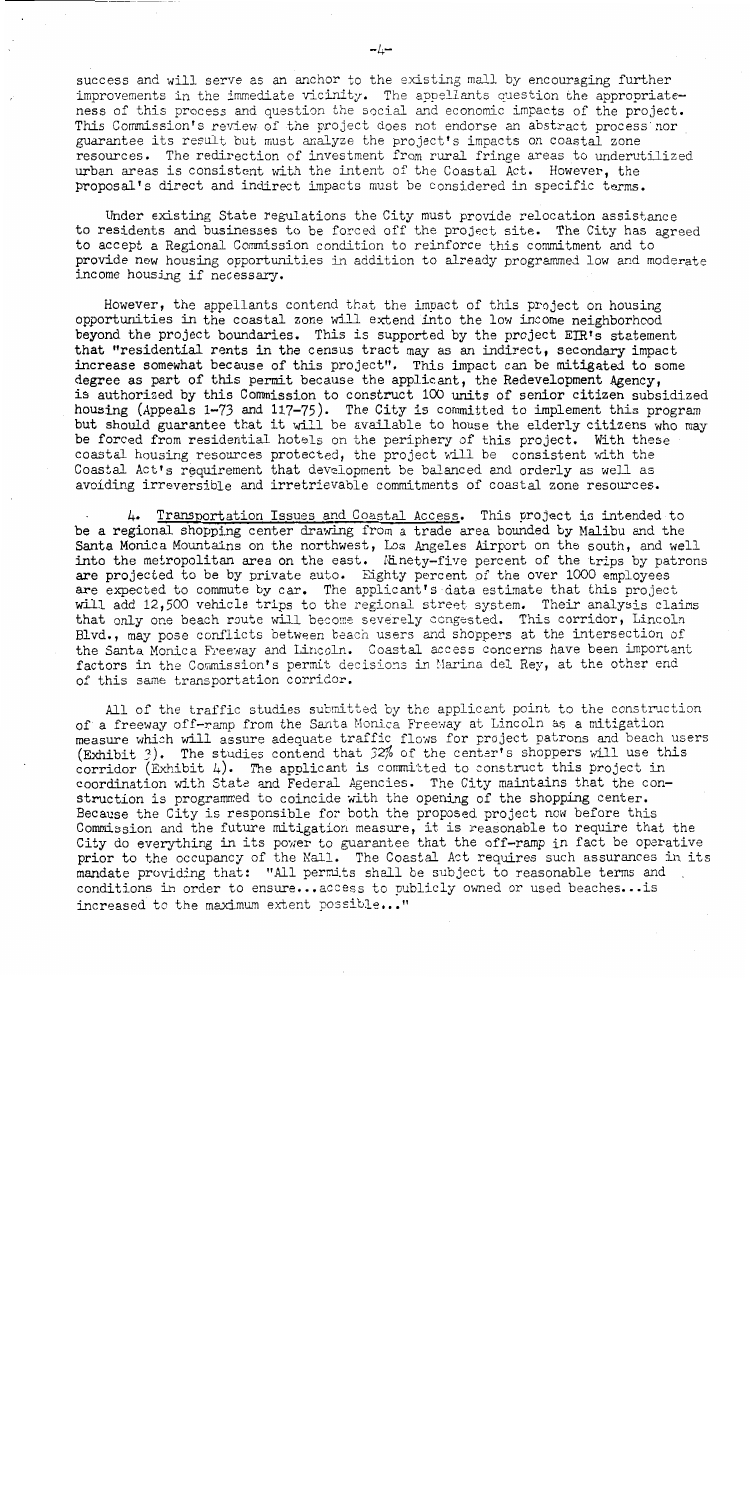The applicant has emphasized the availability of public transit in the immediate vicinity of the project site, and the project's EIR and supporting documents noted that transit patronage for the center may increase as much as 10% if bus facilities were incorporated into the project. By conditioning the permit to require design changes to facilitate transit useage and direct transit subsidies for employees and shoppers, vehicle trips generated by this project can be reduced, thus reducing conflicts between patrons of the center and beach users. Employee car pooling is also provided for to reduce parking and traffic congestion; a concern expressed by the Southern California Association of Governments as well.

5. Energy Conservation. The energy conservation considerations of the enclosed mall design were controversial at the Regional Commission level and at the appeal hearing. Appellants of the project claimed that an open mall would be more energy efficient by taking advantage of the temporate coastal climate. The applicant claimed that enclosed malls in fact use less energy than open malls. Technical evidence was introduced to support each side of this issue. To resolve this conflict, the Regional Commission required that a "dynamic energy analysis" by prepared for this project (Exhibit 2). Rather than conduct a third study possibly requiring limited design modifications, the applicant has agreed to meet the State Energy Resources Conservation and Development Commission's "Energy Conservation Standards for New Nonresidential Buildings" (Exhibit 5). This would prevent the grandfathering of this project from these statewide regulations which will go into effect early next year. Therefore energy conservation will be dealt with in terms of a statewide criteria, rather than ad hoc standards applied only in the coastal zone.

Implementation of Conditions. The applicant in this project is the 6. City of Santa Monica acting through its redevelopment agency. The actual developer of the shopping center is not the applicant of record. Thus, the Attorney General's office has advised the Commission that conditions must be carefully drafted to assure that the actual developer of the project, Santa Monica Place Associates, will construct and operate this project in accordance with the mitigation measures required by the Commission under the Coastal Act. At the same time, because the City is the applicant and has control over many of the mitigating measures suggested in the project's environmental documents, the mitigation measures can realistically be required. The conditions have therefore been designed to require agreement of both the City and the developer.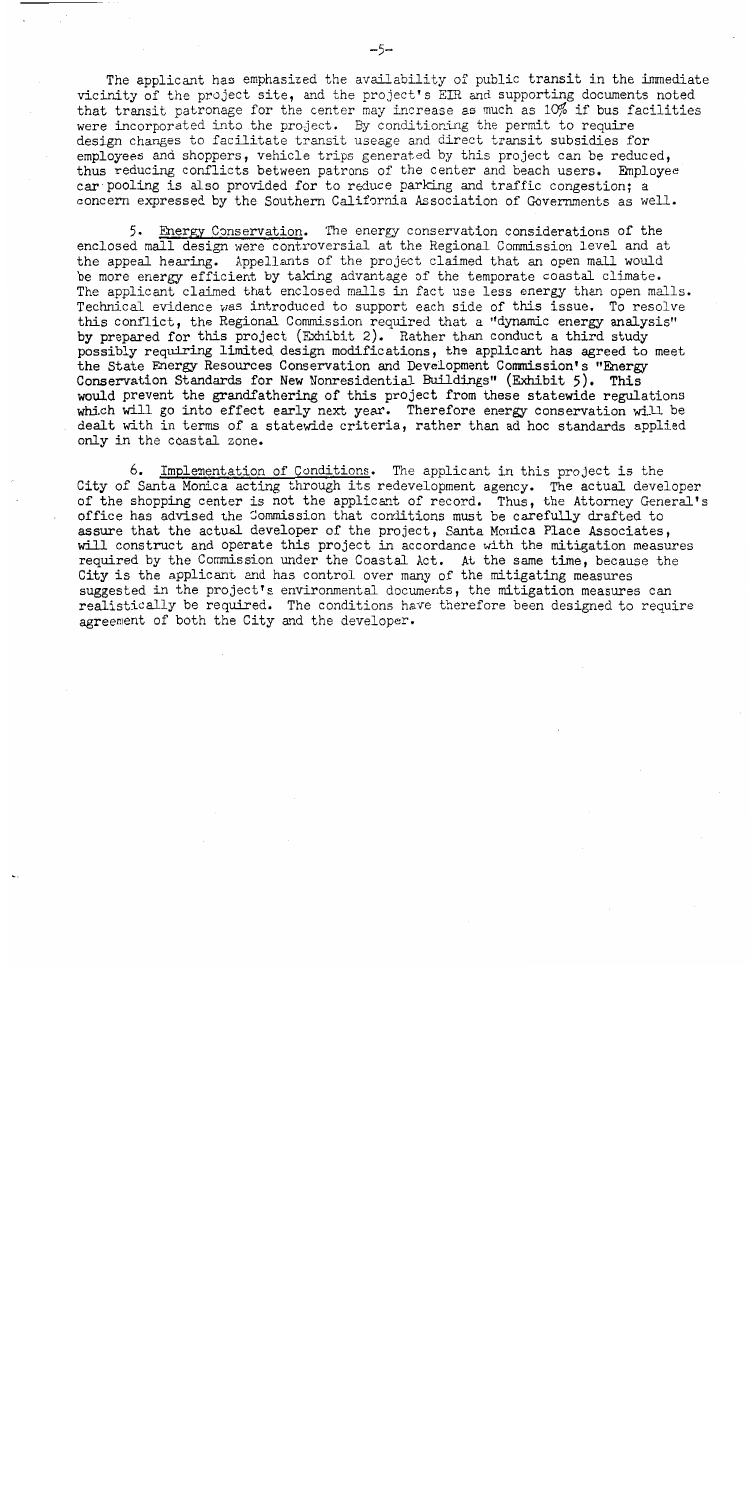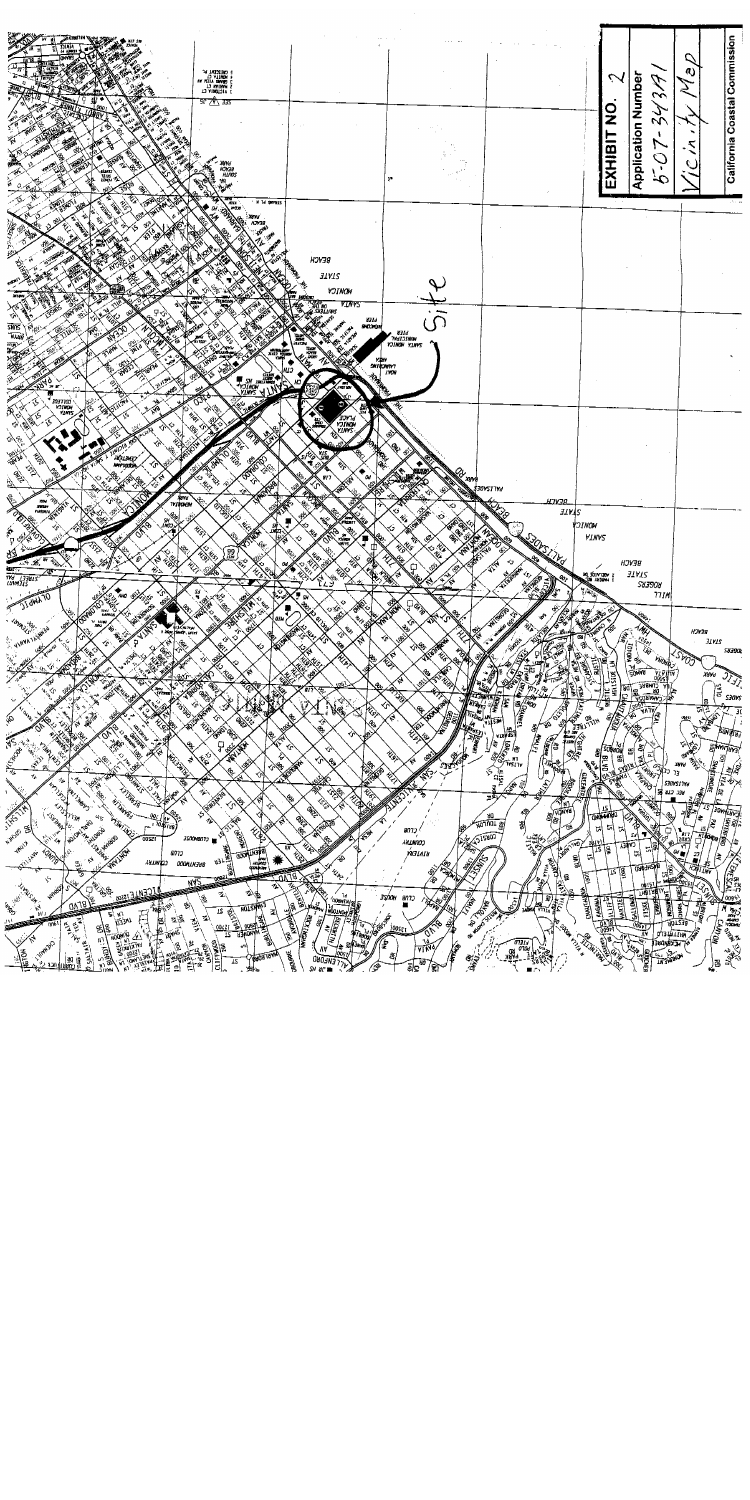AD SEPTEMBER 1997<br>And Start 2007<br>And Start 1997 All 900 meries parcello ni his pape are<br>essessed to Redevelopment Agency of the<br>Gity of Sunta Moncia, unless otherwise<br>noted.  $\circledast$  $5^{12}$  $\mathcal{L}_{\mathcal{U}}$ **BK)**<br>4290 ම 1,579 **3 4 1 1 1** OOK40702  $\bigotimes_{\bullet}$ **E**  $\begin{pmatrix} y_1 \\ y_2 \\ z_3 \\ z_4 \end{pmatrix}$ 14.14 M.B. 926-44-46  $4.3$  $\frac{1}{\sqrt{2}}$ THATCH THE Samer<br>B<br>C E. France SAST **22HO**  $\circledast$ Š  $\frac{1}{\hat{c}^2}$ TRACT NO. 34997  $\left( \begin{matrix} 6 \end{matrix} \right)$ California Coastal Commission  $5 - 07 - 3434$  $\zeta$ (NeW) **Application Number** EXHIBIT NO. 4291 26  $rac{1}{200}$ arcel  $\frac{1}{2}$  $\cdot$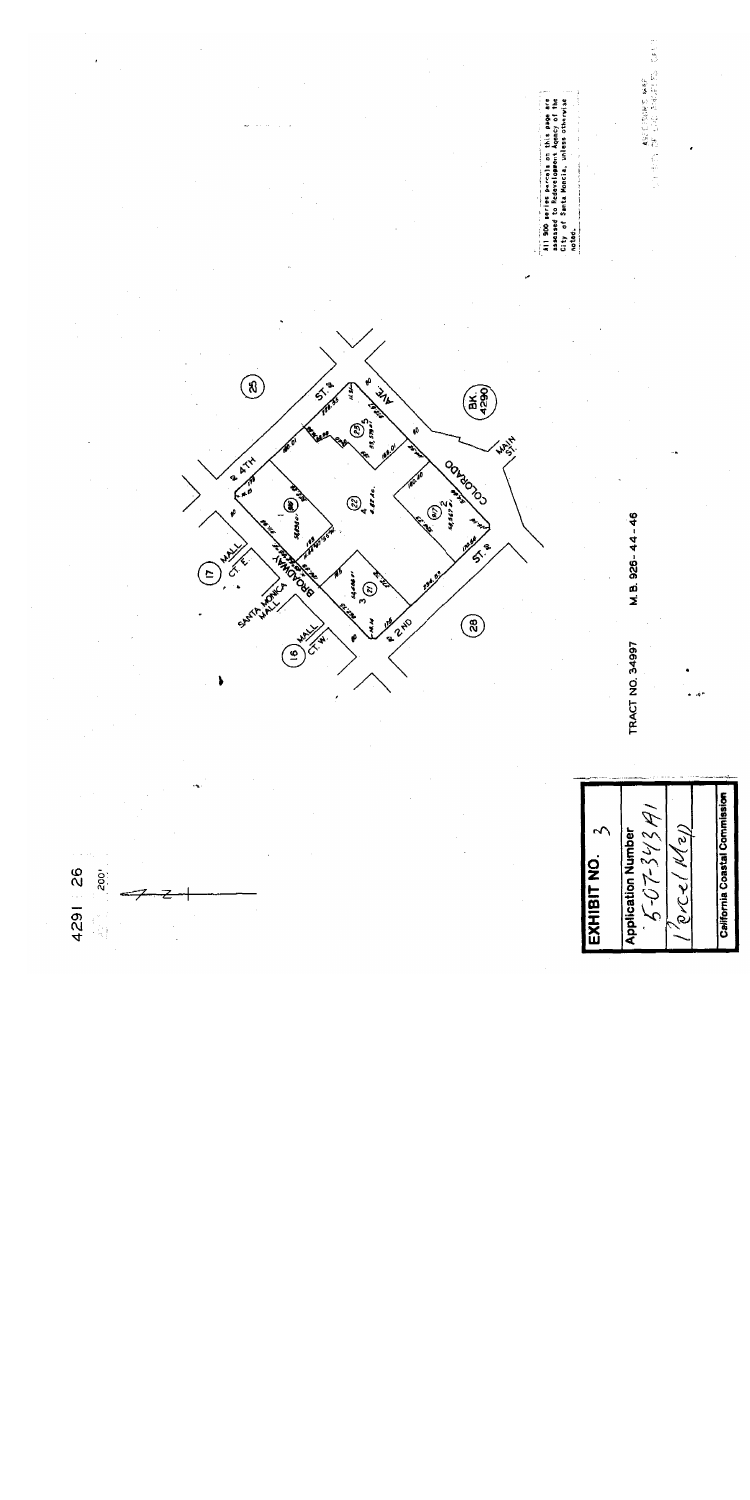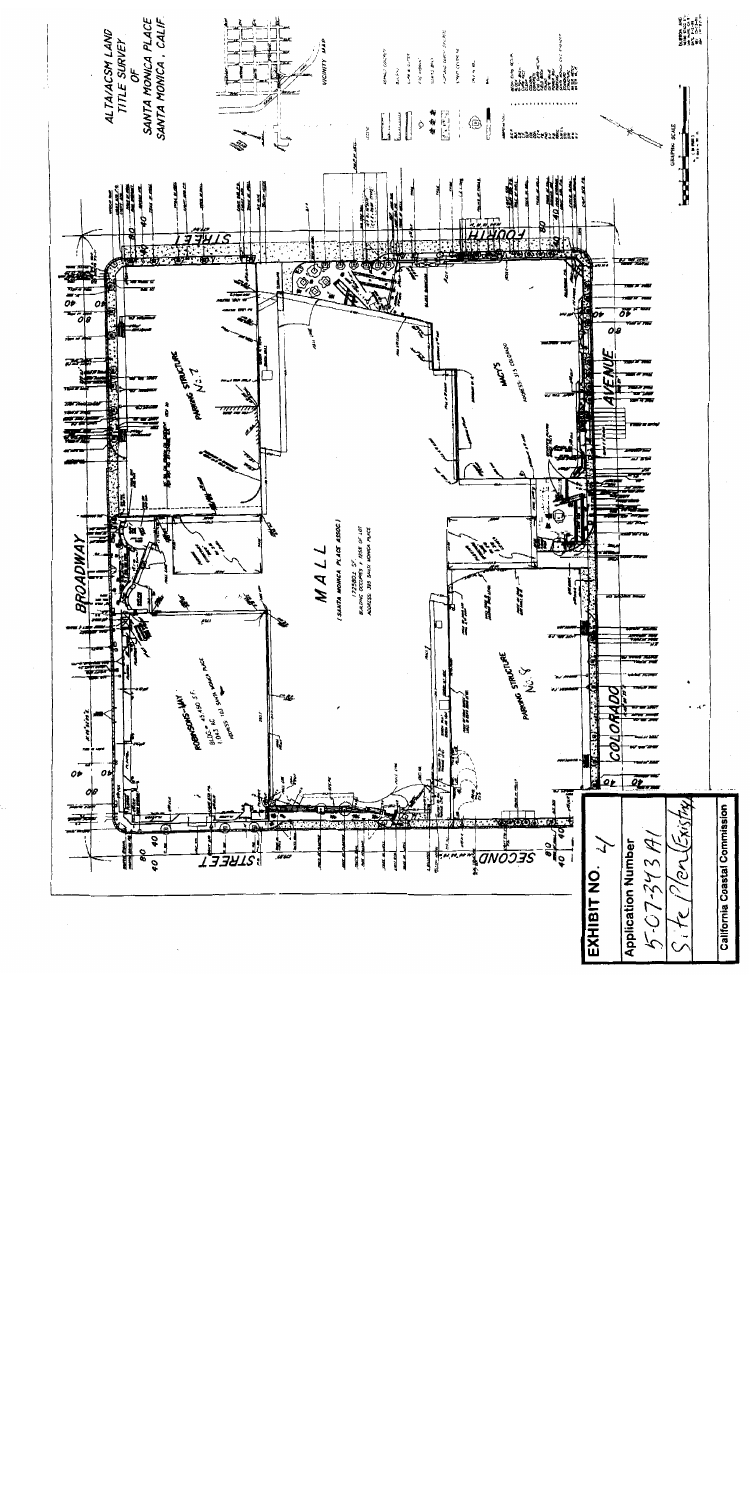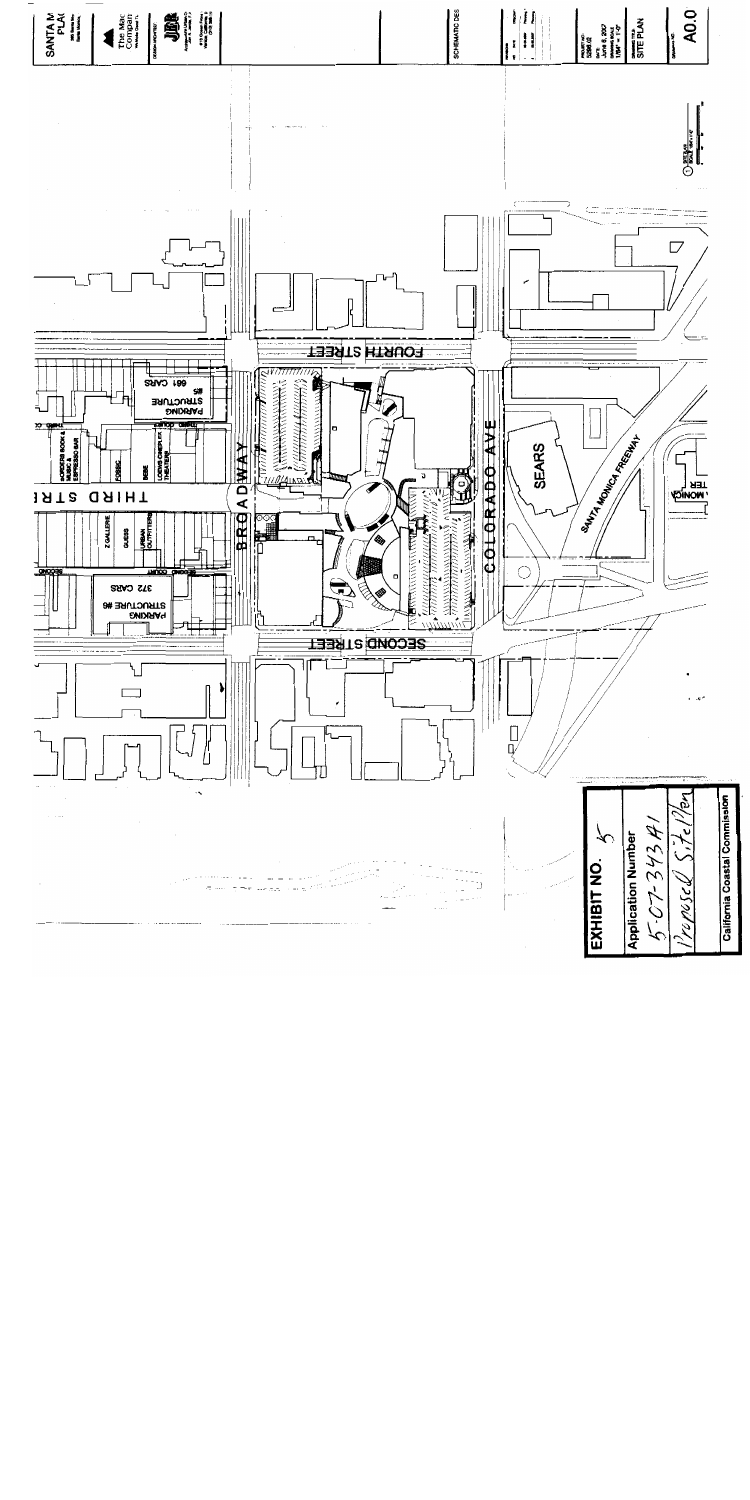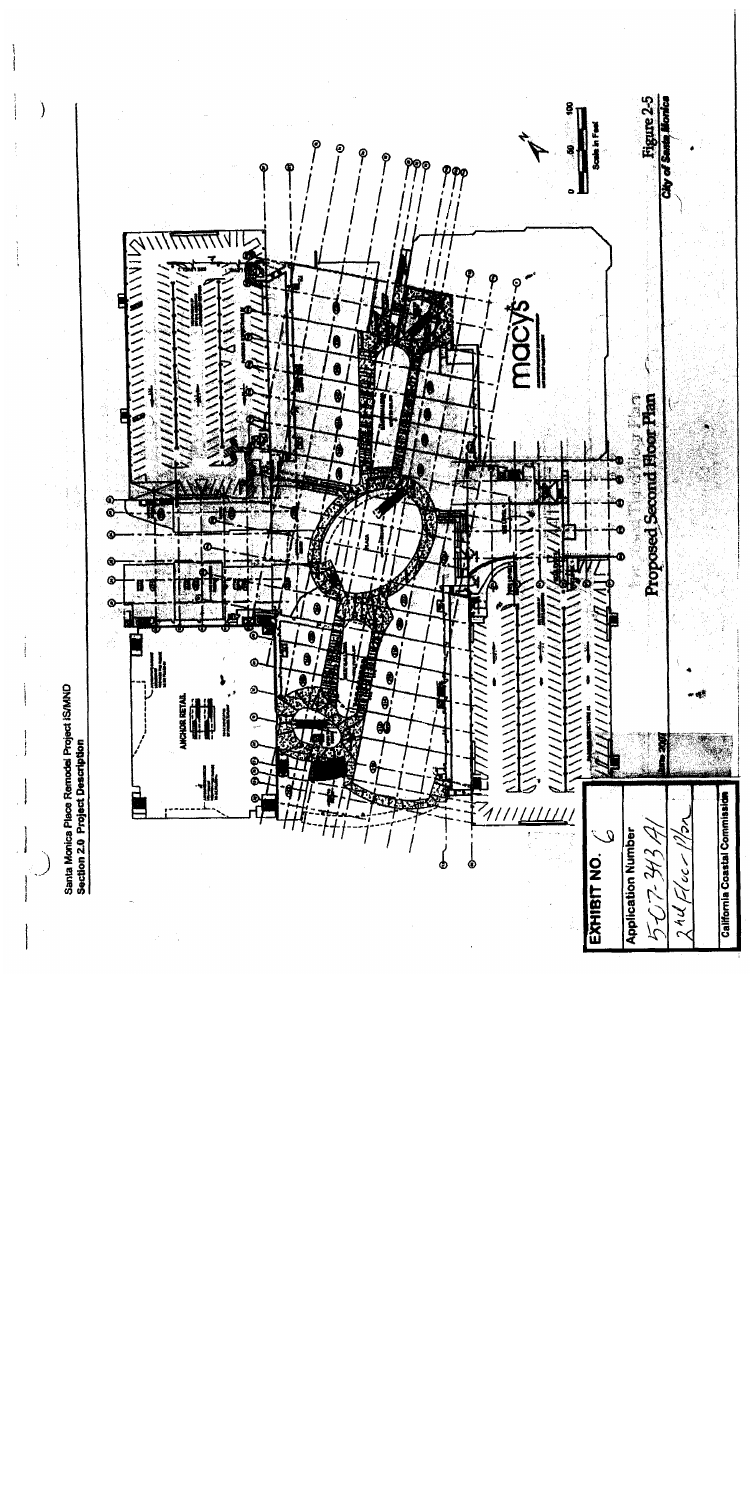